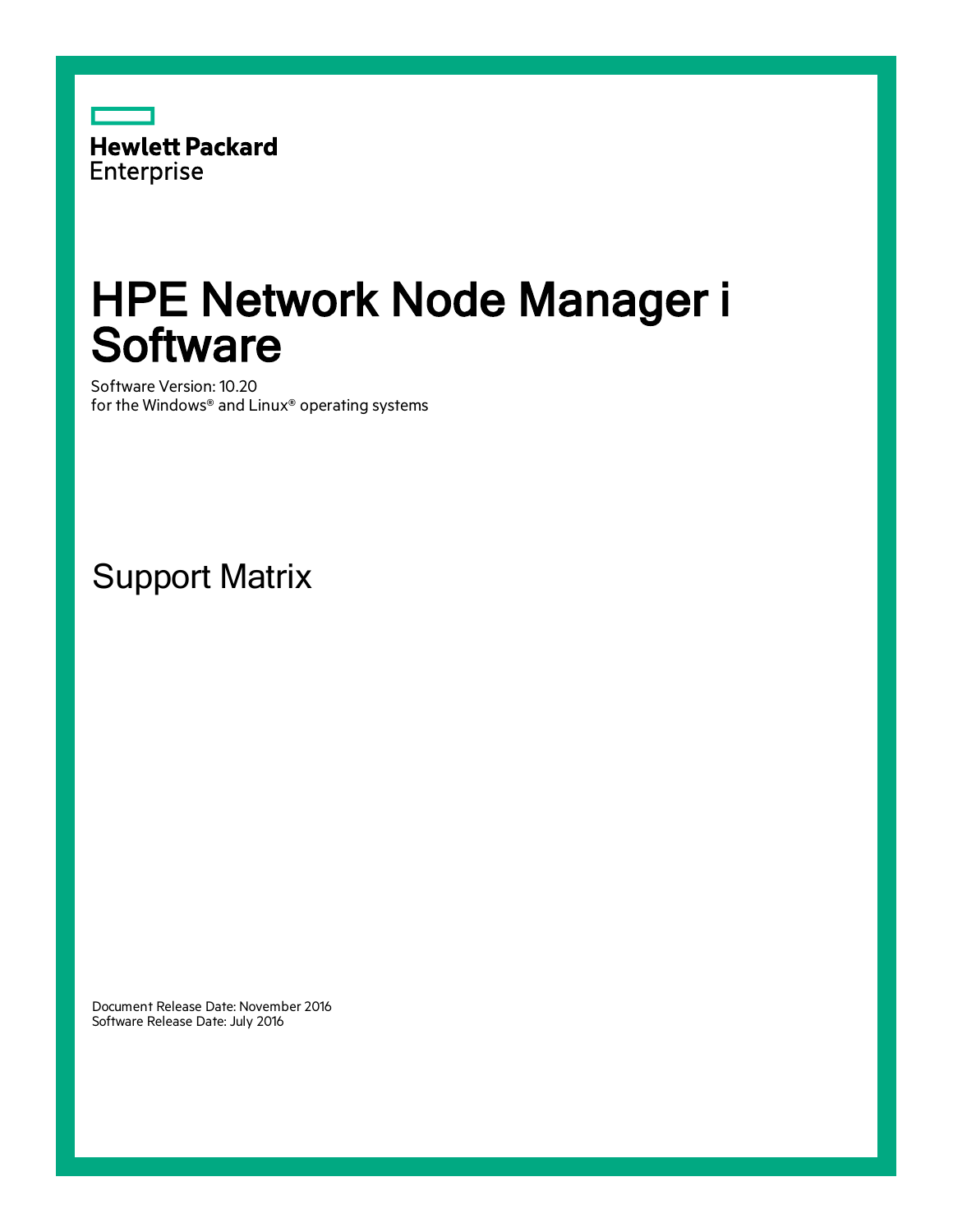## Legal Notices

#### **Warranty**

The only warranties for Hewlett Packard Enterprise products and services are set forth in the express warranty statements accompanying such products and services. Nothing herein should be construed as constituting an additional warranty. HPE shall not be liable for technical or editorial errors or omissions contained herein.

The information contained herein is subject to change without notice.

#### Restricted Rights Legend

Confidential computer software. Valid license from HPE required for possession, use or copying. Consistent with FAR 12.211 and 12.212, Commercial Computer Software, Computer Software Documentation, and Technical Data for Commercial Items are licensed to the U.S. Government under vendor's standard commercial license.

#### **Oracle Technology — Notice of Restricted Rights**

Programs delivered subject to the DOD FAR Supplement are 'commercial computer software' and use, duplication, and disclosure of the programs, including documentation, shall be subject to the licensing restrictions set forth in the applicable Oracle license agreement. Otherwise, programs delivered subject to the Federal Acquisition Regulations are 'restricted computer software' and use, duplication, and disclosure of the programs, including documentation, shall be subject to the restrictions in FAR 52.227-19, Commercial Computer Software-Restricted Rights (June 1987). Oracle America, Inc., 500 Oracle Parkway, Redwood City, CA 94065.

For the full Oracle license text, see the license-agreements directory on the NNMi product DVD.

#### Copyright Notice

© Copyright 2007 - 2016 Hewlett Packard Enterprise Development LP

#### Trademark Notices

Adobe® is a trademark of Adobe Systems Incorporated.

Apple is a trademark of Apple Computer, Inc., registered in the U.S. and other countries.

AMD is a trademark of Advanced Micro Devices, Inc.

Google™ is a registered trademark of Google Inc.

Intel®, Intel® Itanium®, Intel® Xeon®, and Itanium® are trademarks of Intel Corporation in the U.S. and other countries.

Linux® is the registered trademark of Linus Torvalds in the U.S. and other countries.

Internet Explorer, Lync, Microsoft, Windows, and Windows Server are either registered trademarks or trademarks of Microsoft Corporation in the United States and/or other countries.

Oracle and Java are registered trademarks of Oracle and/or its affiliates.

Red Hat® Enterprise Linux Certified is a registered trademark of Red Hat, Inc. in the United States and other countries.

sFlow is a registered trademark of InMon Corp.

UNIX® is a registered trademark of The Open Group.

This product includes software developed by the Apache Software Foundation. (http://www.apache.org).

This product includes software developed by the Visigoth Software Society (http://www.visigoths.org/).

### Documentation Updates

The title page of this document contains the following identifying information: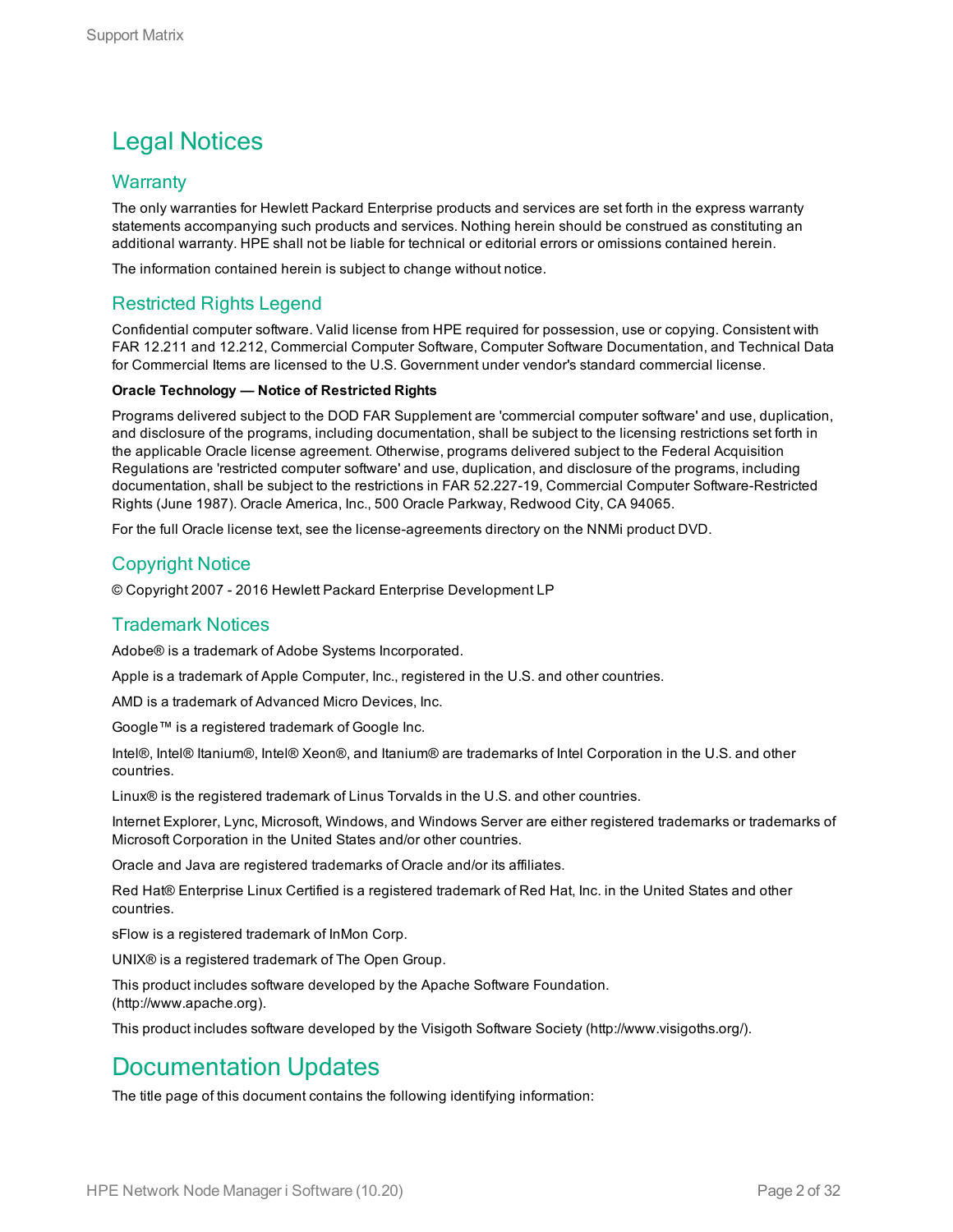- Software Version number, which indicates the software version.
- Document Release Date, which changes each time the document is updated.
- <sup>l</sup> Software Release Date, which indicates the release date of this version of the software.

To check for recent updates or to verify that you are using the most recent edition of a document, go to: https://softwaresupport.hpe.com/group/softwaresupport/search-result?keyword=.

This site requires an HP Passport account. If you do not have one, click the **Create an account** button on the HP Passport Sign in page.

### **Support**

Visit the HPE Software Support web site at: **https://softwaresupport.hpe.com**

This web site provides contact information and details about the products, services, and support that HPE Software offers.

HPE Software Support provides customer self-solve capabilities. It provides a fast and efficient way to access interactive technical support tools needed to manage your business. As a valued support customer, you can benefit by using the support web site to:

- Search for knowledge documents of interest
- Submit and track support cases and enhancement requests
- Download software patches
- Manage support contracts
- Look up HPE support contacts
- Review information about available services
- Enter into discussions with other software customers
- Research and register for software training

Most of the support areas require that you register as an HP Passport user and sign in. Many also require a support contract. To register for an HP Passport ID, go to **https://softwaresupport.hpe.com** and click **Register**.

To find more information about access levels, go to: **https://softwaresupport.hpe.com/web/softwaresupport/access-levels**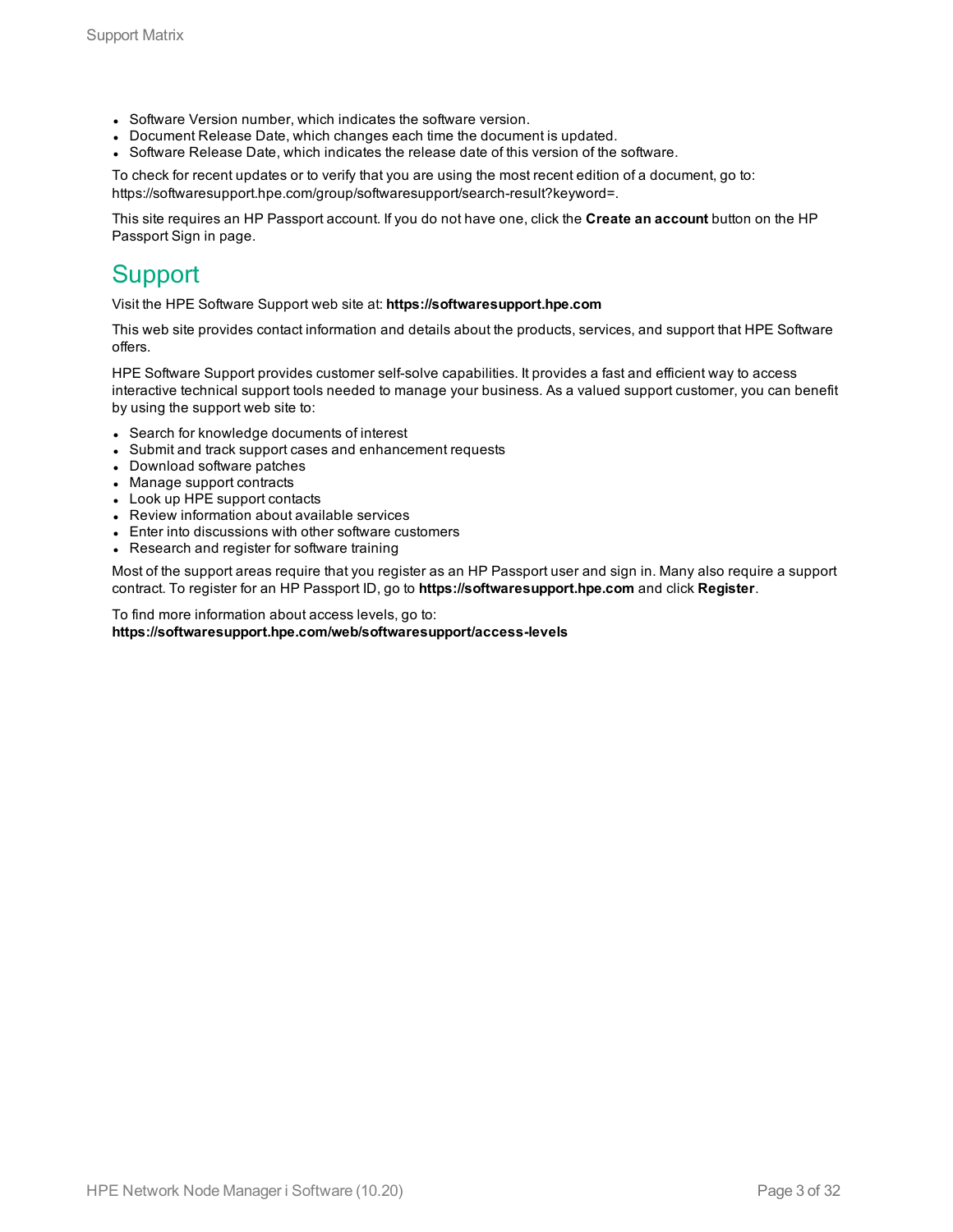# **Contents**

| Supported Web Browsers on a Remote Client System (for operational use) 16 |  |
|---------------------------------------------------------------------------|--|
|                                                                           |  |
|                                                                           |  |
|                                                                           |  |
|                                                                           |  |
|                                                                           |  |
|                                                                           |  |
|                                                                           |  |
|                                                                           |  |
|                                                                           |  |
|                                                                           |  |
|                                                                           |  |
|                                                                           |  |
|                                                                           |  |
|                                                                           |  |
|                                                                           |  |
|                                                                           |  |
|                                                                           |  |
|                                                                           |  |
|                                                                           |  |
|                                                                           |  |
|                                                                           |  |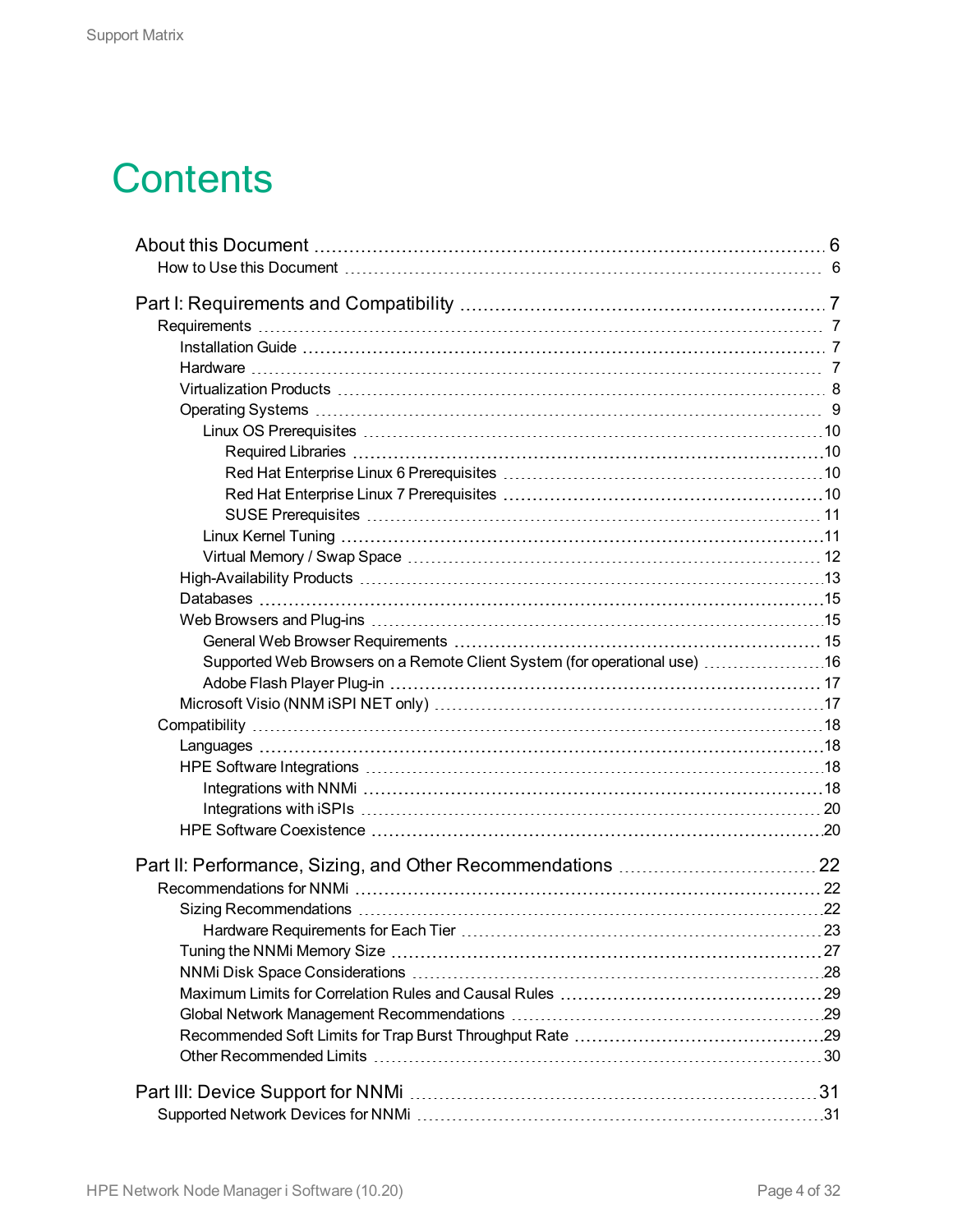|--|--|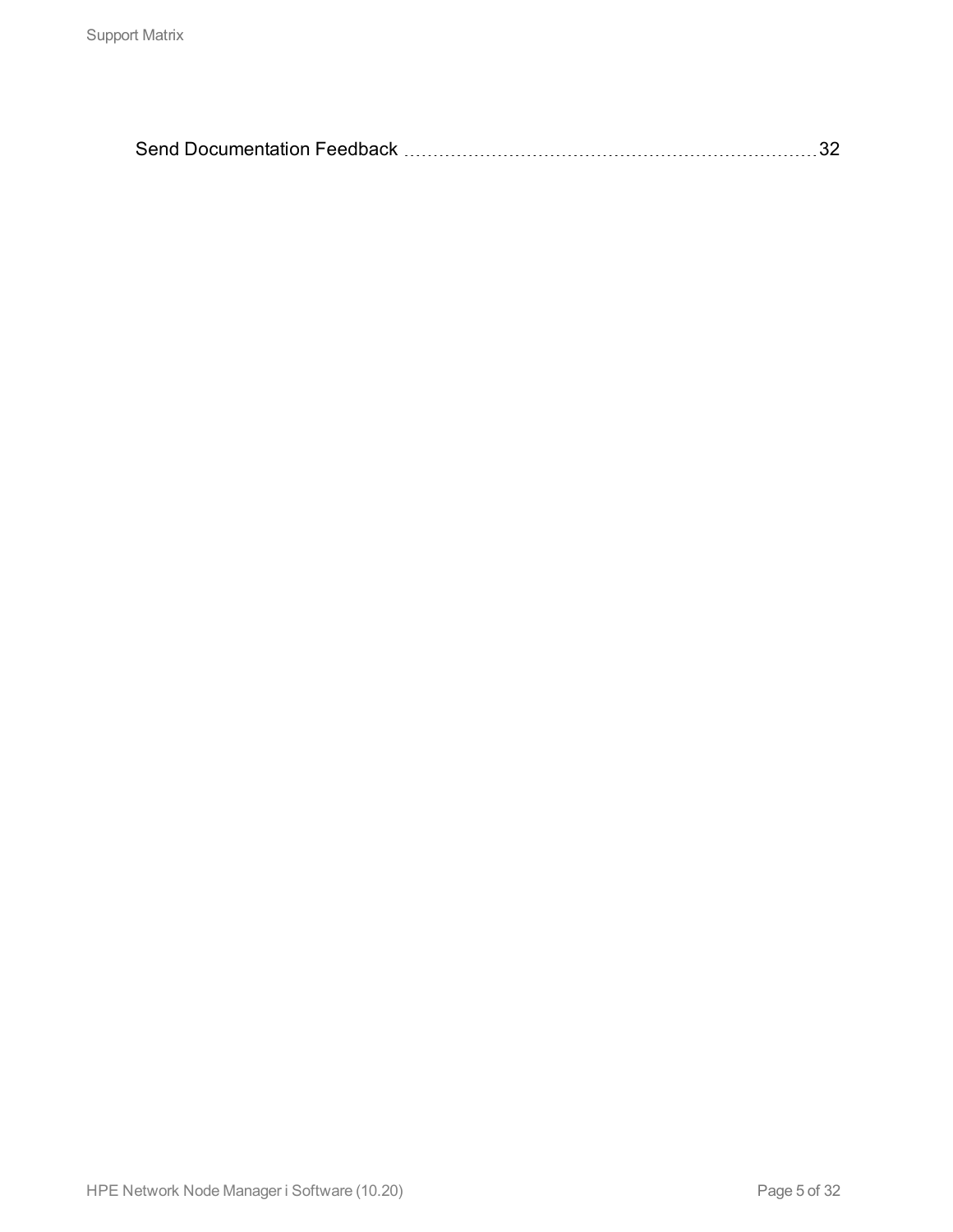# <span id="page-5-0"></span>About this Document

**Note:** For the latest copy of this document, click here:

<https://softwaresupport.hpe.com/km/KM02208847>

This document provides an overview of the system requirements and supported devices for Network Node Manager i Software (NNMi ).

[Part](#page-6-0) 1 of this document contains the system requirements of NNMi.

[Part](#page-21-0) 2 of this document provides performance and sizing recommendation for NNMi.

<span id="page-5-1"></span>[Part](#page-30-0) 3 of this document provides a list of devices supported by NNMi.

# How to Use this Document

| To See                                                  | Go Here                               |
|---------------------------------------------------------|---------------------------------------|
| Hardware and software requirements for installing NNMi. | "Requirements" on page 7              |
| Compatibility of NNMi with other HPE Software products. | "Compatibility" on page 18            |
| Performance and sizing recommendation for NNMi.         | "Recommendations for NNMi" on page 22 |
| Device support for NNMi.                                | "Device Support for NNMi" on page 31  |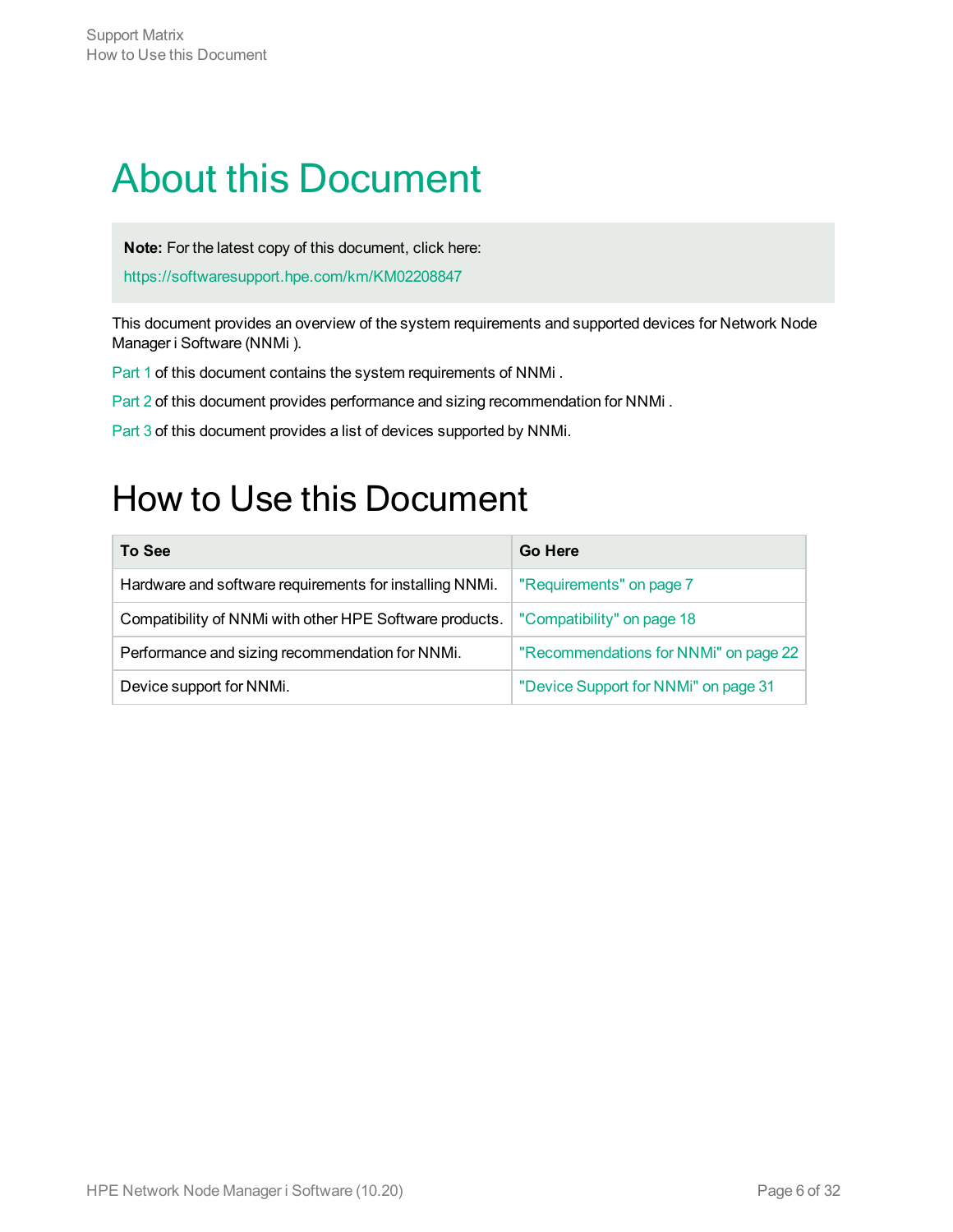# <span id="page-6-0"></span>Part I: Requirements and Compatibility

<span id="page-6-1"></span>This section of the document describes hardware and software prerequisites and compatibility information for Network Node Manager i Software.

# **Requirements**

<span id="page-6-2"></span>This section provides information about the supported hardware and software that you must have to successfully install and run Network Node Manager i Software 10.20.

# Installation Guide

<span id="page-6-3"></span>To obtain an electronic copy of the most current version of the Network Node Manager i Software Installation Guide, go to [https://softwaresupport.hpe.com/km/KM02208862.](https://softwaresupport.hpe.com/km/KM02208862)

## **Hardware**

This section describes hardware component requirements for Network Node Manager i Software.

NNMi 10.20 is supported on Intel 64-bit (x86-64) or AMD 64-bit (AMD64) processors.

For Intel 64-bit (x86-64), the following Xeon processor families are recommended:

- Penryn, Nehalem, Westmere, Sandy Bridge, Ivy Bridge, Haswell or later for up to Medium tier
- Sandy Bridge, Ivy Bridge, Haswell or later for Large or Very Large tier and GNM global manager

For information on hardware sizing, see "Performance, Sizing, and Other [Recommendations"](#page-21-0) on page 22.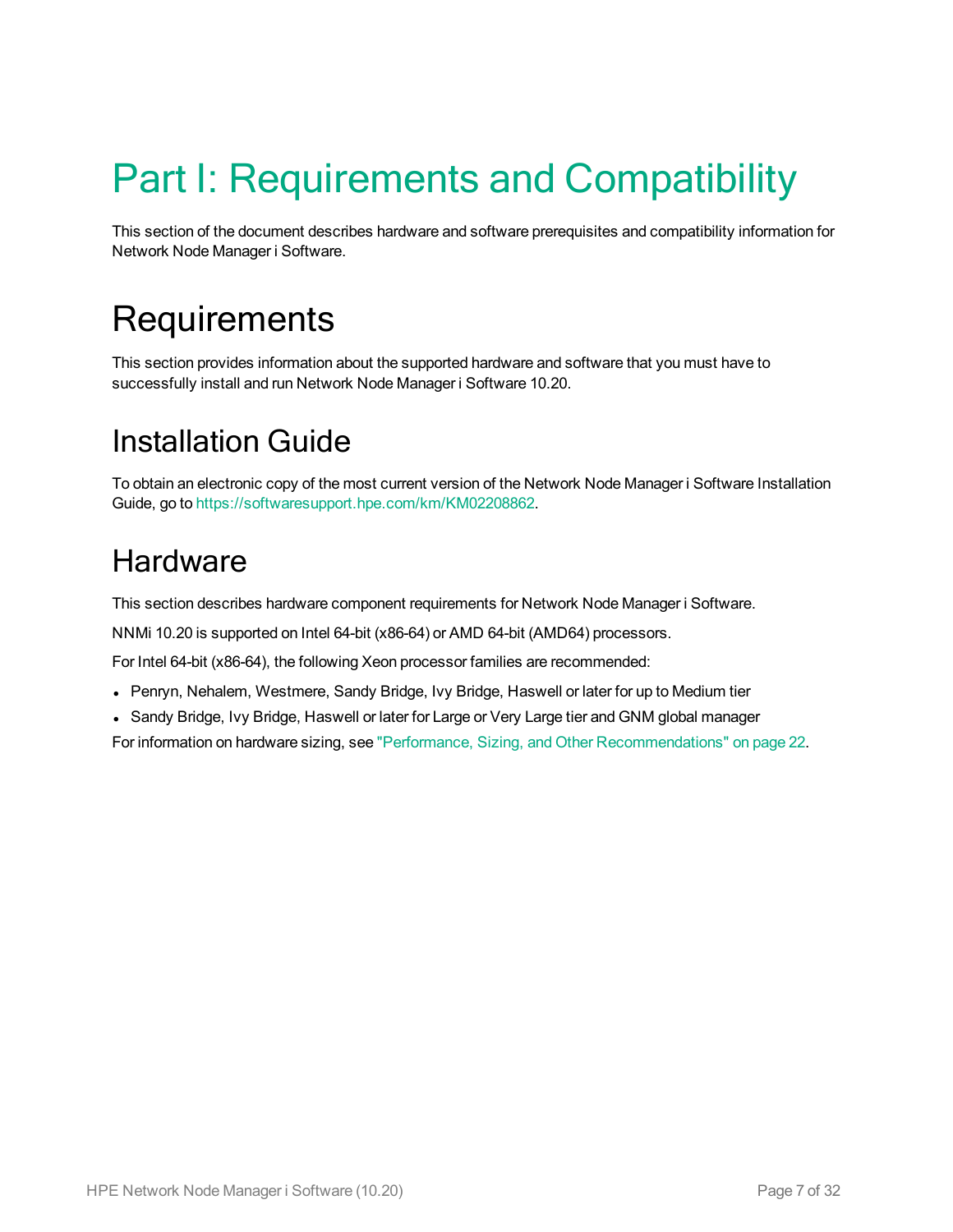# <span id="page-7-0"></span>Virtualization Products

NNMi 10.20 can be used with the following virtualization products:

**Note:** Virtual environments must meet the hardware [requirements](#page-6-3).

Summary of the table below:

#### **Table: Virtualization Support**

| <b>Virtualization Product</b>                        | <b>NNMi</b><br><b>Management</b><br><b>Server</b> | <b>Additional Information</b>                                                              |
|------------------------------------------------------|---------------------------------------------------|--------------------------------------------------------------------------------------------|
| <b>VMware ESXi Server</b>                            |                                                   |                                                                                            |
| VMware ESXi Server 5.x                               | $\checkmark$                                      |                                                                                            |
| VMware ESXi Server 6.x                               | ✓                                                 |                                                                                            |
| <b>Microsoft Hyper-V</b>                             |                                                   |                                                                                            |
| Microsoft Hyper-V 2012                               | $\checkmark$                                      | • Host OS: Windows Server 2012 or 2012 R2 (or later<br>service pack)                       |
| Microsoft Hyper-V 2012 R2<br>(or later service pack) | ✓                                                 | Guest OS: Any of the Windows operating systems<br>listed in "Operating Systems" on page 9. |
| Kernel-Based Virtual Machine (KVM)                   |                                                   |                                                                                            |
| <b>KVM</b>                                           | ✓                                                 | Guest operating system must be included in<br>"Operating Systems" on page 9.               |
|                                                      |                                                   | Supported only up to the Medium Tier                                                       |
|                                                      |                                                   | Supported only for NNMi Premium.                                                           |
| <b>Oracle VM</b>                                     |                                                   |                                                                                            |
| Oracle VM 3.x (starting at<br>3.2)                   | $\checkmark$                                      | Guest operating system must be included in<br>"Operating Systems" on page 9.               |
|                                                      |                                                   | Supported only up to the Medium Tier                                                       |
|                                                      |                                                   | Supported only for NNMi Premium (however; iRA is<br>not supported).                        |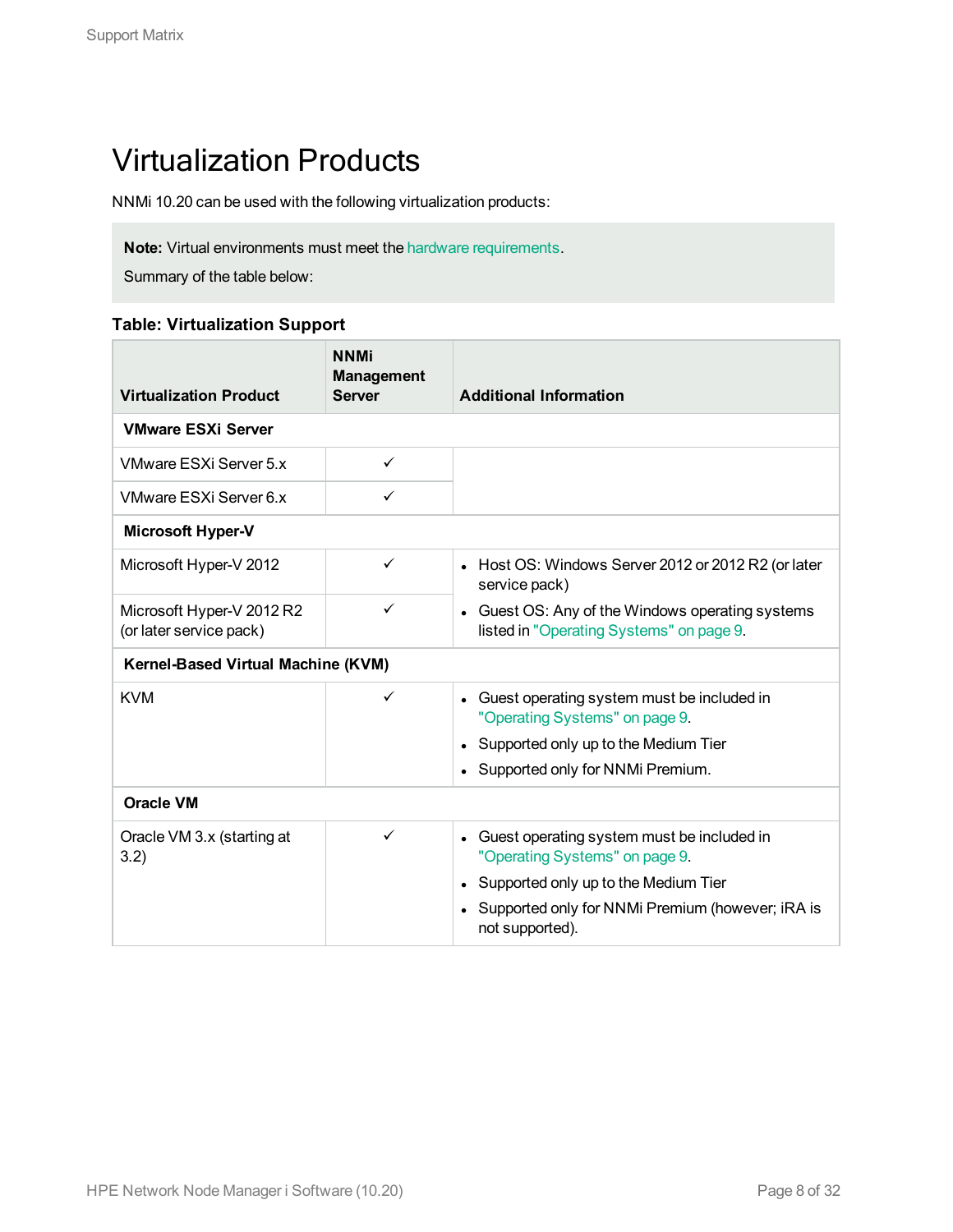# <span id="page-8-0"></span>Operating Systems

Network Node Manager i Software 10.20 will run on the following operating systems:

#### **Table: Operating Systems**

| <b>Operating System</b>                                                 | <b>NNMi</b><br><b>Management</b><br><b>Server</b> | <b>Additional Information</b>                                                                                       |
|-------------------------------------------------------------------------|---------------------------------------------------|---------------------------------------------------------------------------------------------------------------------|
| <b>Windows Server 2012</b>                                              |                                                   |                                                                                                                     |
| Windows Server 2012 Datacenter<br>Edition (or later service pack)       | $\checkmark$                                      |                                                                                                                     |
| Windows Server 2012 Standard<br>Edition (or later service pack)         | ✓                                                 |                                                                                                                     |
| Windows Server 2012 R2<br>Datacenter Edition (or later<br>service pack) | ✓                                                 |                                                                                                                     |
| Windows Server 2012 R2<br>Standard Edition (or later service<br>pack)   | ✓                                                 |                                                                                                                     |
| <b>Red Hat Enterprise Linux</b>                                         |                                                   |                                                                                                                     |
| Red Hat Enterprise Linux Server<br>6.x (starting with 6.4)              | $\checkmark$                                      |                                                                                                                     |
| Red Hat Enterprise Linux Server<br>7.x                                  | $\checkmark$                                      |                                                                                                                     |
| <b>Oracle Linux</b>                                                     |                                                   | NNMi running on Oracle Linux in an HA cluster is not<br>supported.                                                  |
| Oracle Linux Red Hat Compatible<br>Kernel 6.x (starting with 6.4)       | ✓                                                 | For a list of dependent libraries for NNMi, see "Red<br>Hat Enterprise Linux 6 Prerequisites " on the next<br>page. |
| Oracle Linux Red Hat Compatible<br>Kernel 7.x                           | ✓                                                 | For a list of dependent libraries for NNMi, see "Red<br>Hat Enterprise Linux 7 Prerequisites " on the next<br>page. |
| <b>SUSE Enterprise Linux</b>                                            |                                                   |                                                                                                                     |
| SUSE Linux Enterprise Server 11<br>SP3 (or later service pack)          | ✓                                                 | For a list of dependent libraries for NNMi, see "SUSE<br>Prerequisites" on page 11.                                 |
| SUSE Linux Enterprise Server 12<br>(or later service pack)              | ✓                                                 |                                                                                                                     |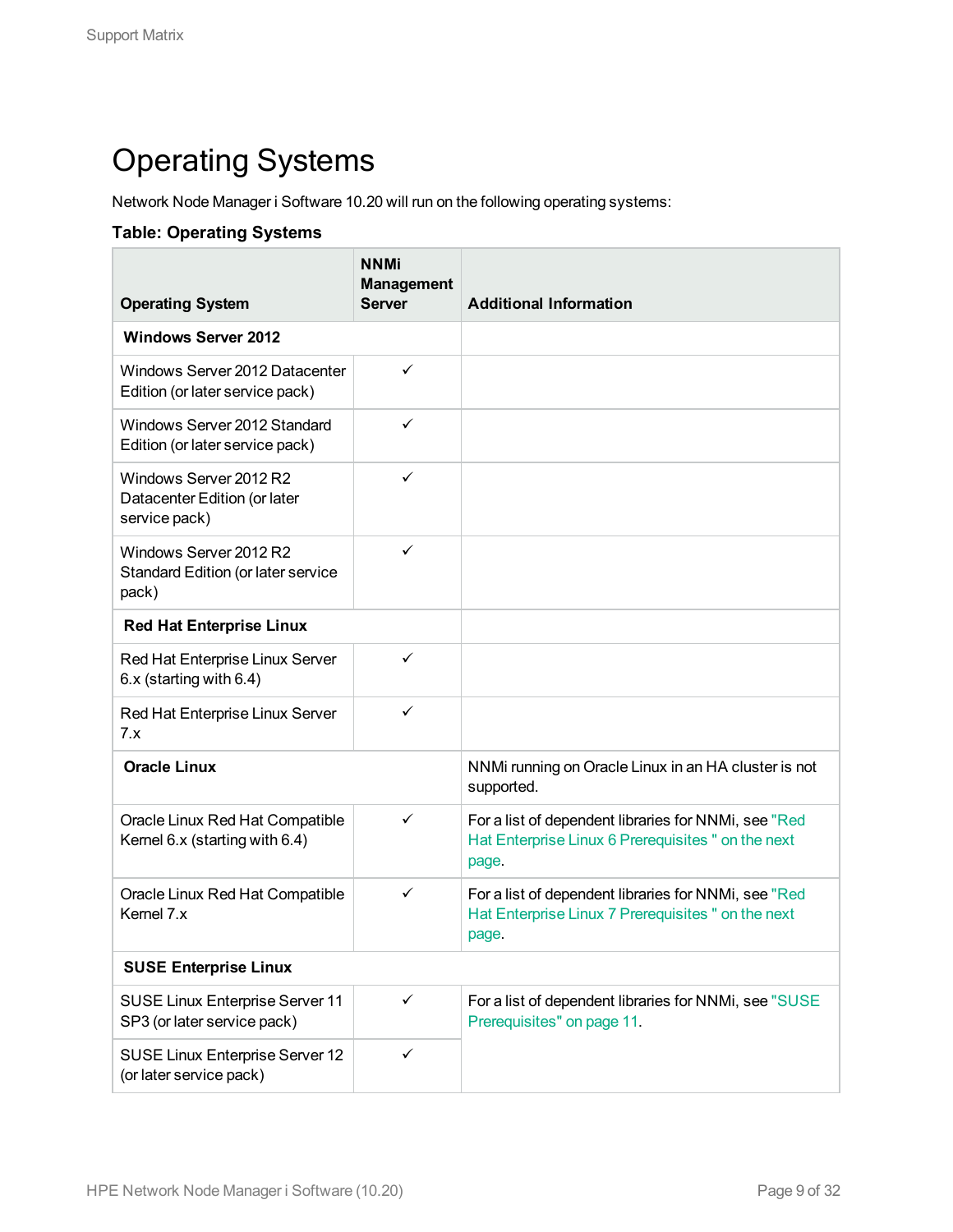\* You can install NNM iSPI Performance for Metrics 10.20 on Red Hat Enterprise Linux 7.x. However, you must install the NNM iSPI Performance for Metrics **10.21** patch immediately after installing the NNM iSPI Performance for Metrics 10.20 on Red Hat Enterprise Linux 7.x. The NNM iSPI Performance for Metrics 10.20 cannot function on Red Hat Enterprise Linux 7.x without the 10.21 patch.

## <span id="page-9-0"></span>Linux OS Prerequisites

This section describes the prerequisites for installing Network Node Manager i Software on supported Linux operating systems.

<span id="page-9-1"></span>For the prerequisites to install iSPIs, see the iSPI installation guides.

### Required Libraries

NNMi requires the following library versions. The RPM versions may vary depending on the minor release of Red Hat Enterprise Linux. Before installing NNMi on a 64-bit Linux server, verify that the following library files are installed:

Make sure your system meets the following requirements for installing Network Node Manager i Software on Red Hat Enterprise Linux (as well as Oracle Linux).

### <span id="page-9-2"></span>Red Hat Enterprise Linux 6 Prerequisites

| <b>RPM Package</b> | Library                 |
|--------------------|-------------------------|
| glibc              | /lib64/libc-2.12.so     |
| libaio             | /lib64/libaio.so.1      |
| libXtst            | /usr/lib64/libXtst.so.6 |
| lihXi              | /usr/lib64/libXi.so.6   |

### <span id="page-9-3"></span>Red Hat Enterprise Linux 7 Prerequisites

| <b>RPM Package</b> | Library                 |
|--------------------|-------------------------|
| glibc              | /lib64/libc-2.17.so     |
| libaio             | /lib64/libaio.so.1      |
| libXtst            | /usr/lib64/libXtst.so.6 |
| lihXi              | /usr/lib64/libXi.so.6   |

For example, to install the Red Hat Enterprise Linux package libXtst, you can obtain and install the package in one of two ways:

• If you have subscribed to the Red Hat repository, run the command yum install libXtst. This command automatically locates the package in the repository, then downloads and installs the package on the system.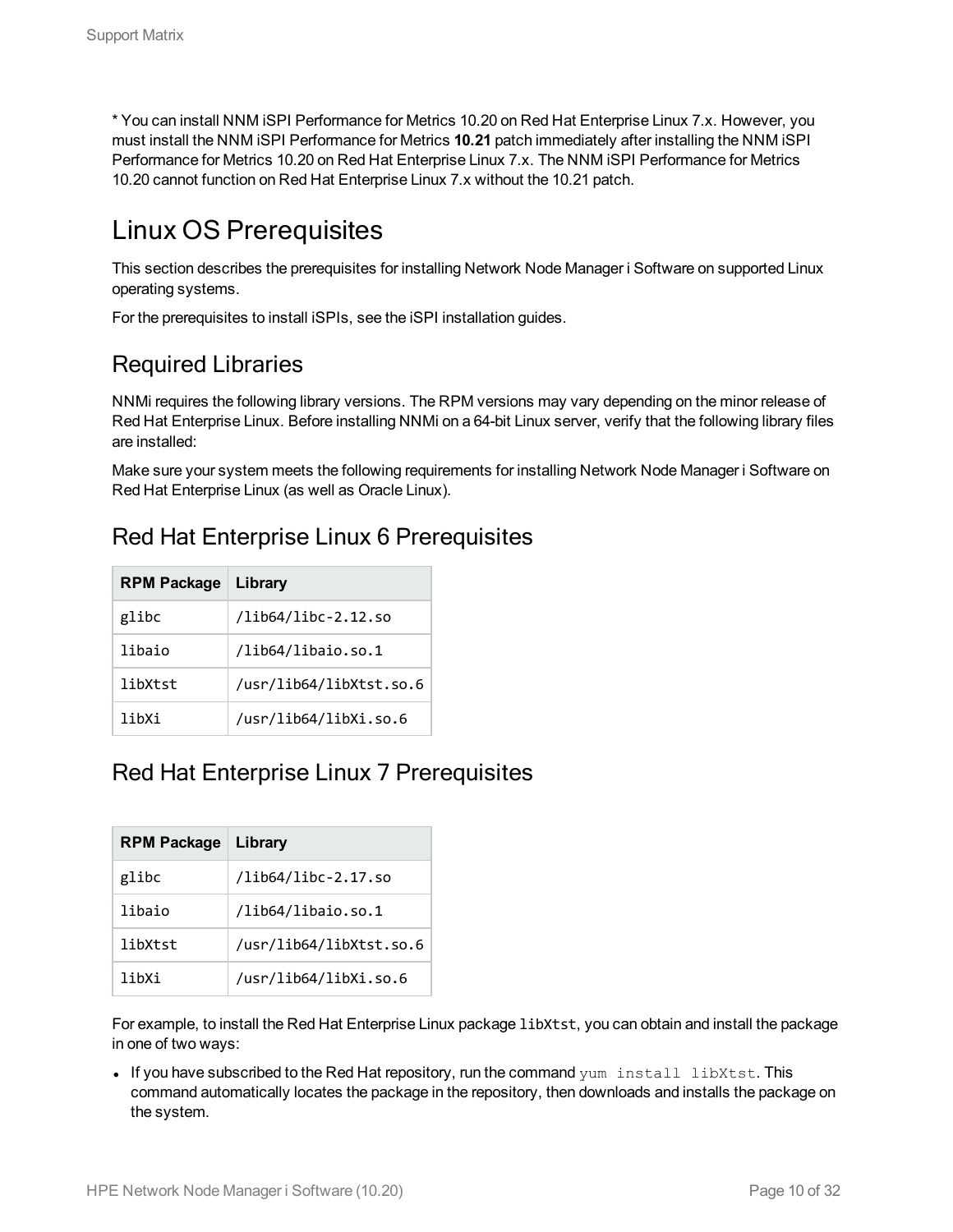• If you do not have access to any Red Hat repository, contact your Linux administrator to download the package.

### <span id="page-10-0"></span>SUSE Prerequisites

Make sure your system meets the following requirements for installing Network Node Manager i Software on SUSE operating system.

• Required Libraries: NNMi requires the following library versions. The RPM versions may vary depending on the minor release of SUSE. Before installing NNMi on a 64-bit Linux server, verify that the following library files are installed:

#### **SUSE Linux Enterprise Server 11**

| <b>RPM Package</b> | Library                                          |
|--------------------|--------------------------------------------------|
| glibc              | /lib64/libc-2.11.3.so                            |
| libaio             | /lib64/libaio.so.1                               |
| xorg-x11-libs      | /usr/lib64/libXtst.so.6<br>/usr/lib64/libXi.so.6 |

#### **SUSE Linux Enterprise Server 12**

| <b>RPM Package</b> | Library                 |
|--------------------|-------------------------|
| glibc              | /lib64/libc-2.19.so     |
| libaio             | /lib64/libaio.so.1      |
| libXtst6           | /usr/lib64/libXtst.so.6 |
| libXi6             | /usr/lib64/libXi.so.6   |

### <span id="page-10-1"></span>Linux Kernel Tuning

NNMi requires that the following kernel tunable options be changed from their default settings.

- SNMP utilizes UDP (User Datagram Protocol) for sending and receiving SNMP request and response Protocol Data Units (PDUs). The operating system utilizes UDP buffering to match the arrival rate of UDP packets with their consumption rate by NNMi. To minimize the chances for lost SNMP request or response packets, a sufficient amount of memory is required for UDP buffering. NNMi requests 8 MB for the UDP receive buffer (for incoming responses) and 2 MB for the UDP send buffer (for outgoing requests). Linux systems typically reserve only 128 KB for each of these buffers. To make this change permanent (after a reboot):
	- a. Edit the /etc/sysctl.conf file and add the following entry: # NNMi settings for UDP receive and send buffer sizes net.core.rmem\_max = 8388608 net.core.wmem\_max = 2097152
	- b. Reboot the system. To immediately apply the changes without a reboot, you can also run the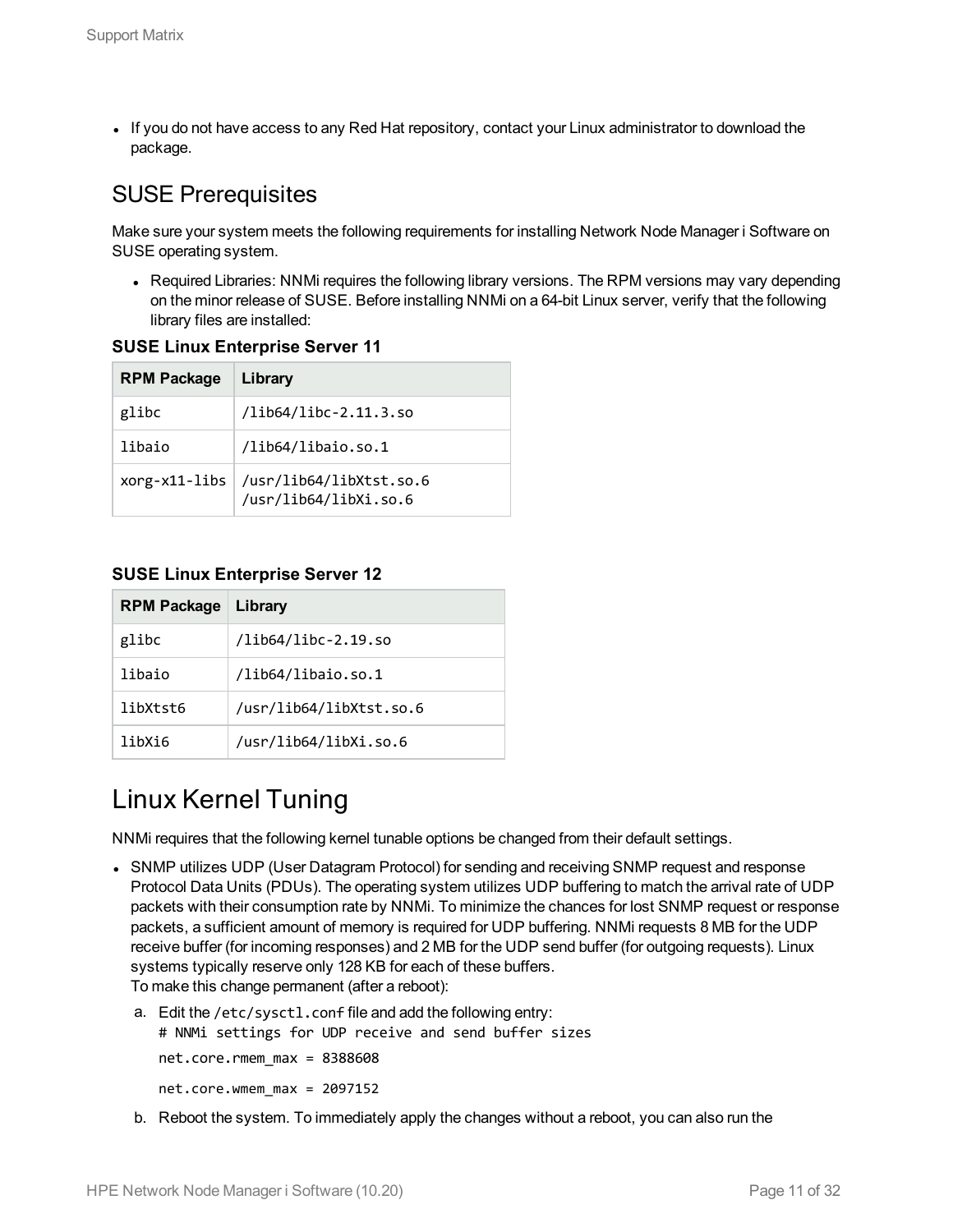command /sbin/sysctl -p.

If ovjboss is running, restart the process to benefit from these changes: ovstop ovjboss; ovstart ovjboss

 $\bullet$  The default size of  $\text{kernel}$ . shmmax on an upgraded operating system might be too small for the embedded database to operate after a reboot (as reported by  $\text{ovstatus } -\text{c}$  nmsdbmgr). Configure this value before installing NNMi.

```
To validate, run / sbin/sysctl -q kernel.shmmax.
```
Make sure that the size of kernel.shmmax is at least 12 GB. In most cases, it is best to reset this value to 64 GB, which is the default value for new Red Hat installations.

To make this change permanent (after a reboot)

a. Edit the /etc/sysctl.conf file to add the following entry: # NNMi settings for embedded database

```
kernel.shmmax = 68719476736
```
- b. Either reboot the system or run /sbin/sysct1 -p to immediately apply the changes without requiring a reboot.
- The number of open files per process must be increased. To increase the number of files:
	- a. Edit the /etc/security/limits.conf file to add (or update) if the existing value is less than 16384 the following lines.

```
# Increase the default max open files for NNMi
     soft nofile 16384
*     hard    nofile    16384
```
- b. Save your changes.
- c. Log off from the Linux system, and then log back on, as the change to the limits.conf file only applies to new shells.
- d. When you start installing NNMi, the installer inherits the new file limits.

```
Note: If you have already installed NNMi, do the following to restart NNMi so it inherits the new
file limits:
ovstop; ovstart
```
## <span id="page-11-0"></span>Virtual Memory / Swap Space

- Recommended size is at least one and a half times physical memory (i.e.,  $1.5 * RAM$ ).
- Verify and adjust the virtual memory:
	- <sup>l</sup> Windows: Use **System Properties**.
	- Linux: To verify, use the cat /proc/meminfo  $|$  grep Swap command. To adjust, use the parted and mkswap commands.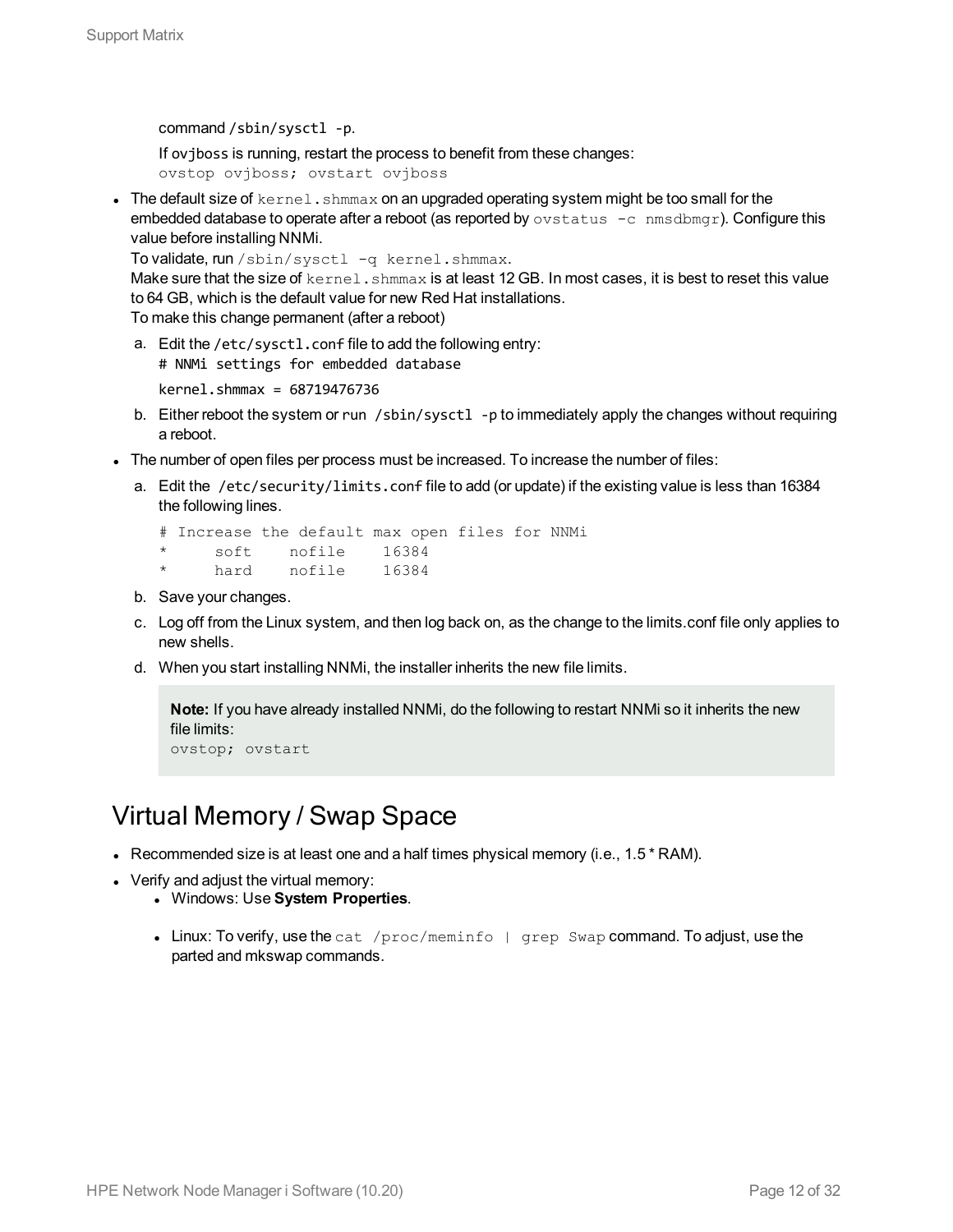# <span id="page-12-0"></span>High-Availability Products

**Note:** Use of the NNM iSPI NET diagnostics server on systems that are integrated in an NNMi cluster is not supported. The NNM iSPI NET diagnostics server must be installed on a system separate from the NNMi cluster systems.

NNMi can run on certain high availability (HA) systems with additional configuration. See the *Deployment Reference* for information on how to install and configure NNMi with high availability systems. When you install and configure NNMi with high availability systems, it is important to carefully follow the steps documented in the *Deployment Reference* and *Interactive Installation and Upgrade Guide* to accurately configure NNMi for HA. Only HA configurations that follow these documented steps can be supported by HPE.

**Note:** NNMi supports only a 1+1 configuration model for high availability.

Summary of the table below:

#### **Table: HA Products**

| <b>HA Cluster</b>                                                                         | <b>NNMi</b><br><b>Management</b><br><b>Server</b> | <b>Additional Information</b>                                                                                                                                |
|-------------------------------------------------------------------------------------------|---------------------------------------------------|--------------------------------------------------------------------------------------------------------------------------------------------------------------|
| <b>Windows Server 2012</b>                                                                |                                                   |                                                                                                                                                              |
| Microsoft Failover Clustering<br>for Windows Server 2012                                  | ✓                                                 | Before configuring HA on Windows Server, you must<br>install the FailoverCluster-CmdInterface component<br>using either Server Manager or Windows PowerShell |
| <b>Microsoft Failover Clustering</b><br>for Windows Server 2012 R2                        | ✓                                                 | cmdlets.                                                                                                                                                     |
| <b>Red Hat Enterprise Linux</b>                                                           |                                                   |                                                                                                                                                              |
| Red Hat Enterprise Linux 6.x<br>with Veritas Cluster Server<br>(VCS) version 6.x          | ✓                                                 | • Some disk types require the use of Veritas Storage<br>Foundation (VSF) version 6.0.                                                                        |
| Red Hat Enterprise Linux 7.x<br>with Veritas Cluster Server<br>(VCS) version 6.x with 6.2 | ✓                                                 | • VCS 6.x and VSF 6.x might require operating system<br>patches. For specific information, see the appropriate<br>Veritas product documentation.             |
| Red Hat Enterprise Linux 6.x<br>with Red Hat Cluster Suite<br>$(RHCS)$ 6.x                | $\checkmark$                                      | This combination is not supported by any iSPIs.                                                                                                              |
| <b>SUSE Enterprise Linux</b>                                                              |                                                   |                                                                                                                                                              |
| <b>SUSE Linux Enterprise</b><br>Server 11 SP3 with Veritas                                | ✓                                                 | This combination is not supported by any iSPIs.                                                                                                              |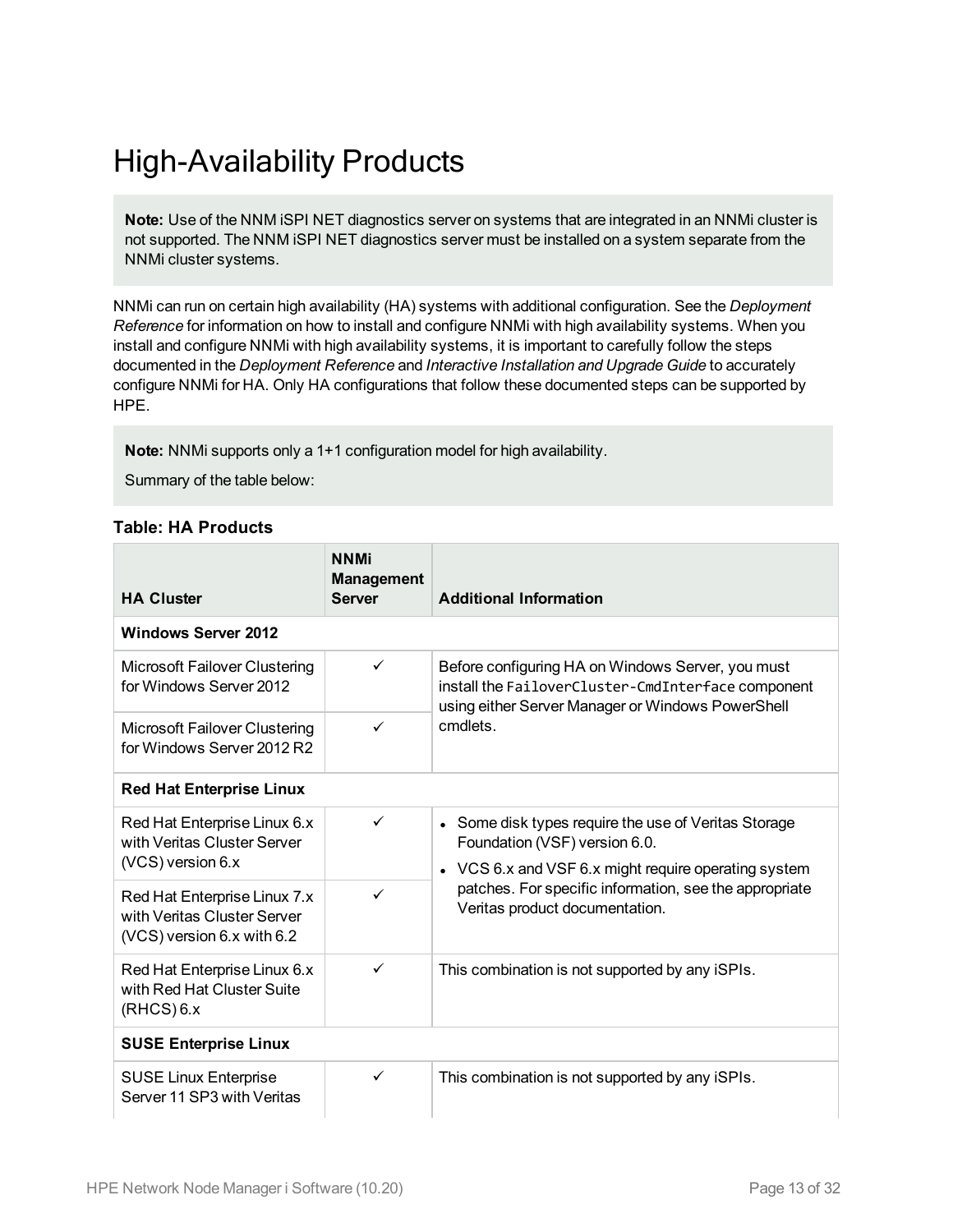#### **Table: HA Products, continued**

| <b>HA Cluster</b>                                                                             | <b>NNMi</b><br><b>Management</b><br><b>Server</b> | <b>Additional Information</b>                   |
|-----------------------------------------------------------------------------------------------|---------------------------------------------------|-------------------------------------------------|
| Cluster Server (VCS) version<br>6.x                                                           |                                                   |                                                 |
| <b>SUSE Linux Enterprise</b><br>Server 12 with Veritas<br>Cluster Server (VCS) version<br>6.x | $\checkmark$                                      | This combination is not supported by any iSPIs. |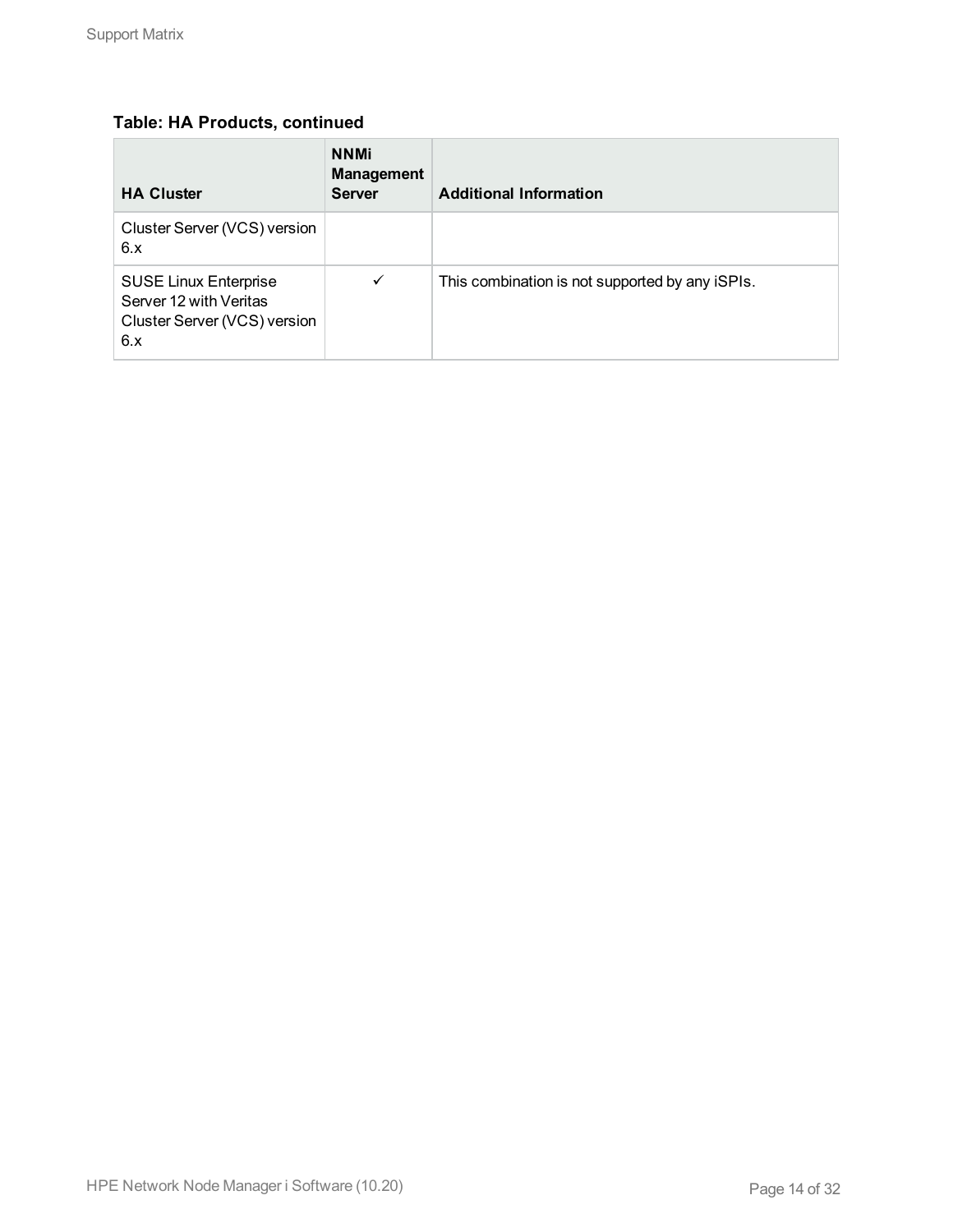# <span id="page-14-0"></span>Databases

NNMi can store its data in an embedded PostgreSQL database or in an external Oracle database. You must choose the database type at installation time.

**Note:** You cannot change the database type after NNMi installation.

| <b>Database Version</b>                                                                                                              | <b>Notes</b>                                                                                                                                                                                                                                        |
|--------------------------------------------------------------------------------------------------------------------------------------|-----------------------------------------------------------------------------------------------------------------------------------------------------------------------------------------------------------------------------------------------------|
| Embedded database on the NNMi<br>management server                                                                                   | NNMi automatically installs, initializes, and maintains<br>the embedded database.<br>NNMi provides tools for re-initializing, backing up while<br>online, and restoring the embedded database.                                                      |
| Oracle and Oracle Real Application Clusters<br>(RAC) 11g Release 2 (11.2.0.x starting with<br>11.2.0.3) installed on a remote system | • It is recommended that the network connection<br>between the NNMi management server and the<br>database server be at least 1 Gbps.<br>• The Oracle database user must be created with an<br>appropriate table space before NNMi installation (see |
| Oracle and Oracle Real Application Clusters<br>(RAC) 12c Release 1 (12.1.0.x) installed on a<br>remote system                        | the NNMi Interactive Installation and Upgrade Guide).<br>The Enterprise Edition of Oracle database is supported<br>for all tiers<br>The Standard Edition of Oracle database is supported<br>up to the Medium tier.                                  |

## <span id="page-14-1"></span>Web Browsers and Plug-ins

This section contains web browser and Adobe Flash Player plug-in requirements to work with NNMi web console.

### <span id="page-14-2"></span>General Web Browser Requirements

Make sure the web browser meets the following requirements to access NNMi using the supported web browser.

- <sup>l</sup> Enable popups for the browser (see instructions on the NNMi console sign-in page or in the *NNMi Interactive Installation and Upgrade Guide*).
- Enable cookies for the browser (see instructions on the NNMi console sign-in page or in the *NNMi Interactive Installation and Upgrade Guide*).
- Enable JavaScript for the browser.
- Install Adobe Flash (for proper display of Real-Time Line Graphs).
- The resolution of the client display should be at least 1024x768.

**Caution:** The following browsers are not supported: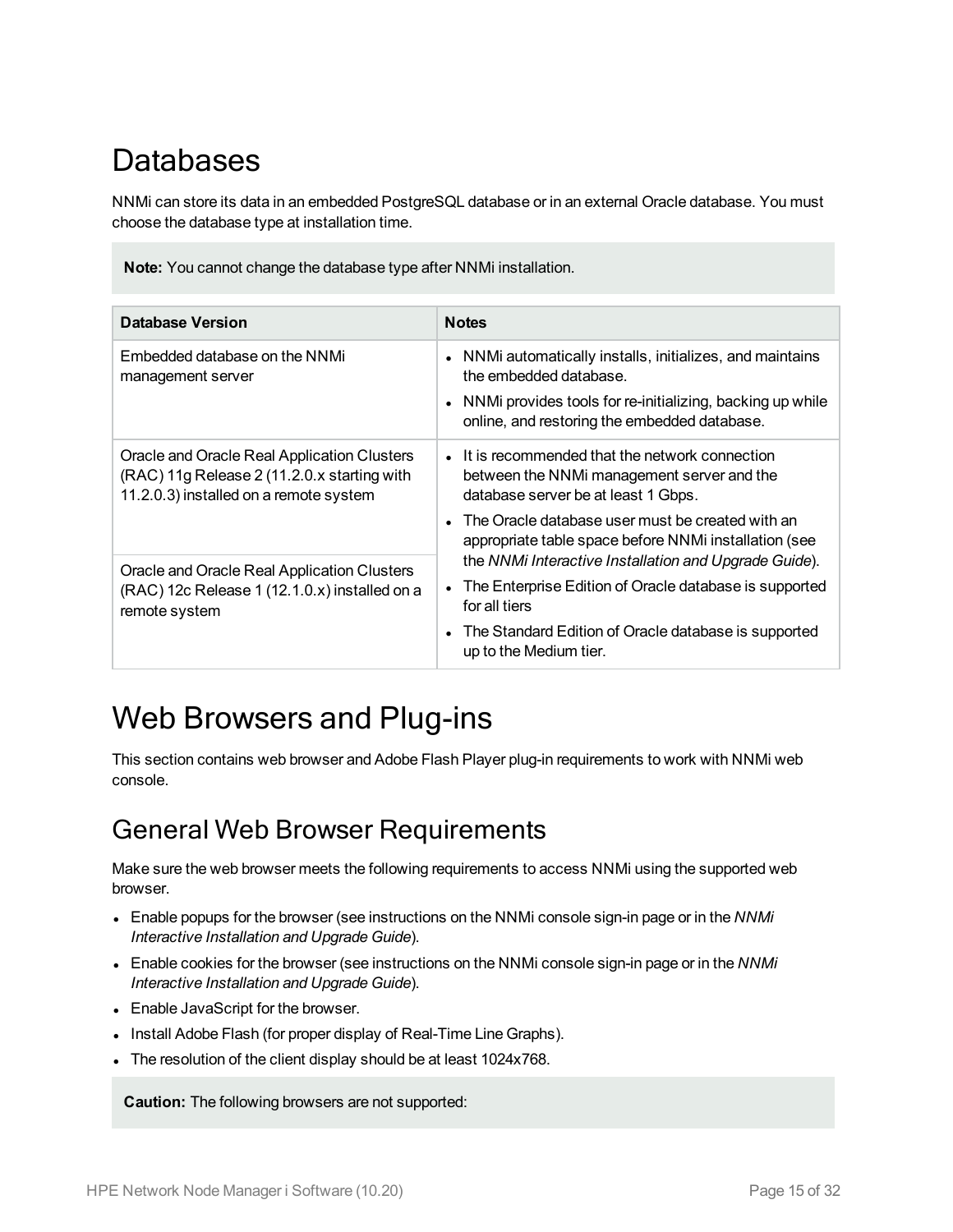- Microsoft Internet Explorer version 11 when running in Compatibility View mode or in Enterprise mode. Be sure to disable Compatibility View in Internet Explorer using Tools  $\rightarrow$  Compatibility View Settings (clear all check boxes).
- Microsoft Internet Explorer prior to version 11
- Apple Safari prior to version 9.x
- Mozilla Firefox prior to version 45.x ESR
- Mozilla Firefox non-ESR version
- Opera (all versions)

## <span id="page-15-0"></span>Supported Web Browsers on a Remote Client System (for operational use)

The following web browsers are supported on a remote client system.

- Microsoft Internet Explorer (32-bit and 64-bit) version 11 (not running in Compatibility View mode).
- Mozilla Firefox version 45.x ESR on a Windows or Linux client.
	- The Firefox ESR (Extended Support Release) browser is available at <http://www.mozilla.org/firefox/organizations/all.html>.
	- The Firefox browser works best when you open links as new windows rather than tabs. For information, see "Mozilla Firefox Known Problems" in the Release Notes.
- Apple Safari version 9.x on an OS X client.
	- Exception: The NPS console and all other windows that are launched from the NPS console are not supported with Safari.
- Google Chrome<sup>TM</sup>
	- **·** *Exceptions:* 
		- o NPS Query Studio and BI Server Administration features are not supported with Chrome.

#### **Compatibility Matrix of Different NPS Components with Supported Web Browsers**

|                                | Google<br><b>Chrome</b> | Apple Safari 9.x (Only<br>on $OS X$ ) | <b>Microsoft Internet</b><br><b>Explorer 11</b> | <b>Mozilla Firefox</b><br><b>45.x ESR</b> |
|--------------------------------|-------------------------|---------------------------------------|-------------------------------------------------|-------------------------------------------|
| Dashboards                     | ✓                       | ✓                                     | ✓                                               | $\checkmark$                              |
| Performance<br>Troubleshooting | ✓                       | ✓                                     | √                                               | $\checkmark$                              |
| NPS console and<br>reports     | ✓                       | X                                     | √                                               |                                           |
| Query Studio                   | X                       | X                                     | √                                               | √                                         |
| <b>BI Server Portal</b>        | ✓                       | X                                     | ┙                                               |                                           |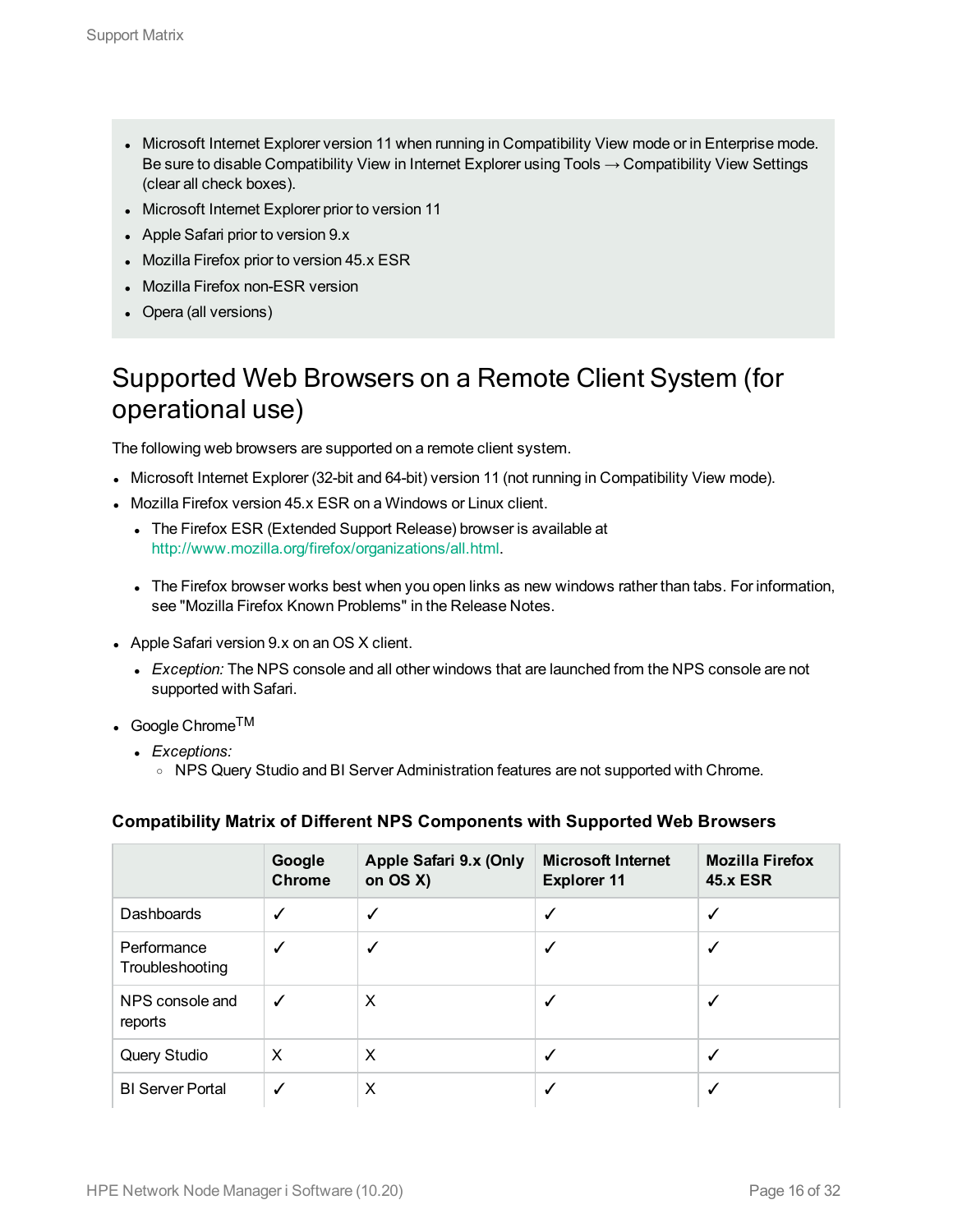|                                    | Google        | Apple Safari 9.x (Only | <b>Microsoft Internet</b> | <b>Mozilla Firefox</b> |
|------------------------------------|---------------|------------------------|---------------------------|------------------------|
|                                    | <b>Chrome</b> | on $OS X$ )            | <b>Explorer 11</b>        | <b>45.x ESR</b>        |
| <b>BI</b> Server<br>Administration |               |                        |                           |                        |

## <span id="page-16-0"></span>Adobe Flash Player Plug-in

The Real-time Line Graphs (Actions → Graphs) requires the Adobe Flash Player Plug-in version 11.2 or above on Linux and 21.0.0.242 or above in Windows. The Adobe Flash Player is available from www.adobe.com/go/getflash/.

# <span id="page-16-1"></span>Microsoft Visio (NNM iSPI NET only)

The NNM iSPI NET feature to export map views to Visio (Tools → Visio Export) requires Microsoft Visio 2010 or Microsoft Visio 2013.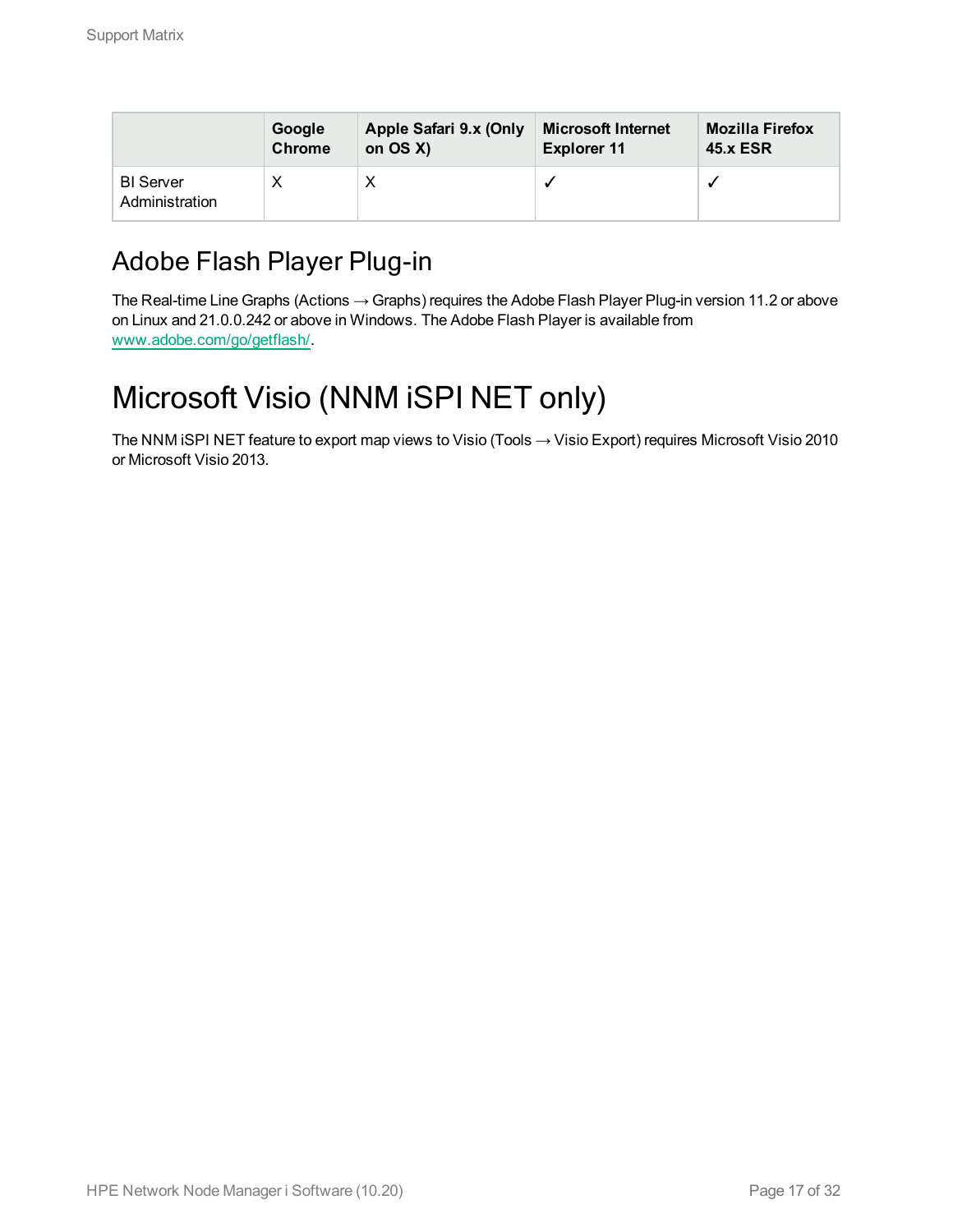# <span id="page-17-0"></span>**Compatibility**

<span id="page-17-1"></span>This section provides information about software and configurations that are not required, but which are compatible with Network Node Manager i Software 10.20.

## Languages

NNMi is localized (or translated) to the following languages:

- French
- German
- Japanese
- Korean
- Russian
- Simplified Chinese
- Spanish

When those localized packages are installed, NNMi accepts non-English characters as input. With all other locales, English strings appear as output while NNMi accepts non-English characters as input.

<span id="page-17-2"></span>On Windows systems, NNMi does not support installation using directory paths with localized characters; path names for %NnmInstallDir% and %NnmDataDir% can contain English characters only.

# HPE Software Integrations

The following products have additional functionality available through an NNMi 10.20 integration.

The most current information about HPE software that integrates with NNMi 10.20 can be found at the HPE Support web site. See HPE Software [Integrations](https://softwaresupport.hpe.com/group/softwaresupport/search-result/-/facetsearch/document/KM01663677) Catalog.

<span id="page-17-3"></span>For information on specific features, see the appropriate integration manual.

### Integrations with NNMi

• HPE Advanced TeMIP NNM Integration (ATNI) version 6.0 with HPE TeMIP version 6.0, 6.2

NNMi 10.20 on Red Hat Enterprise Linux integrated with ATNI 6.0 on Red Hat Enterprise Linux with patches TEMIPTNTLIN\_00049 (runtime) and TEMIPTNTLIN\_00050 (for Customization Toolkit) or any superseding patches. NNMi 10.20 on Windows integrated with remote ATNI 6.0 on HP-UX with patches PHSS 44066 on HP-UX and TEMIPTNTWIN 00006 on Windows or any superseding patches.

See the TeMIP NNMi Advanced Integration Overview and other ATNI documentation for more details on the integration.

- HPE ArcSight Logger version 6.0, 6.1 and 6.2 NNMi 10.20 supports all SmartConnectors supported by ArcSight Logger version 6.0, 6.1 and 6.2.
- I HPE Asset Manager version 9.41 (with HPE Connect-It 9.53), 9.50 (with HPE Connect-It 9.60), and 9.60 (with HPE Connect-It 9.60)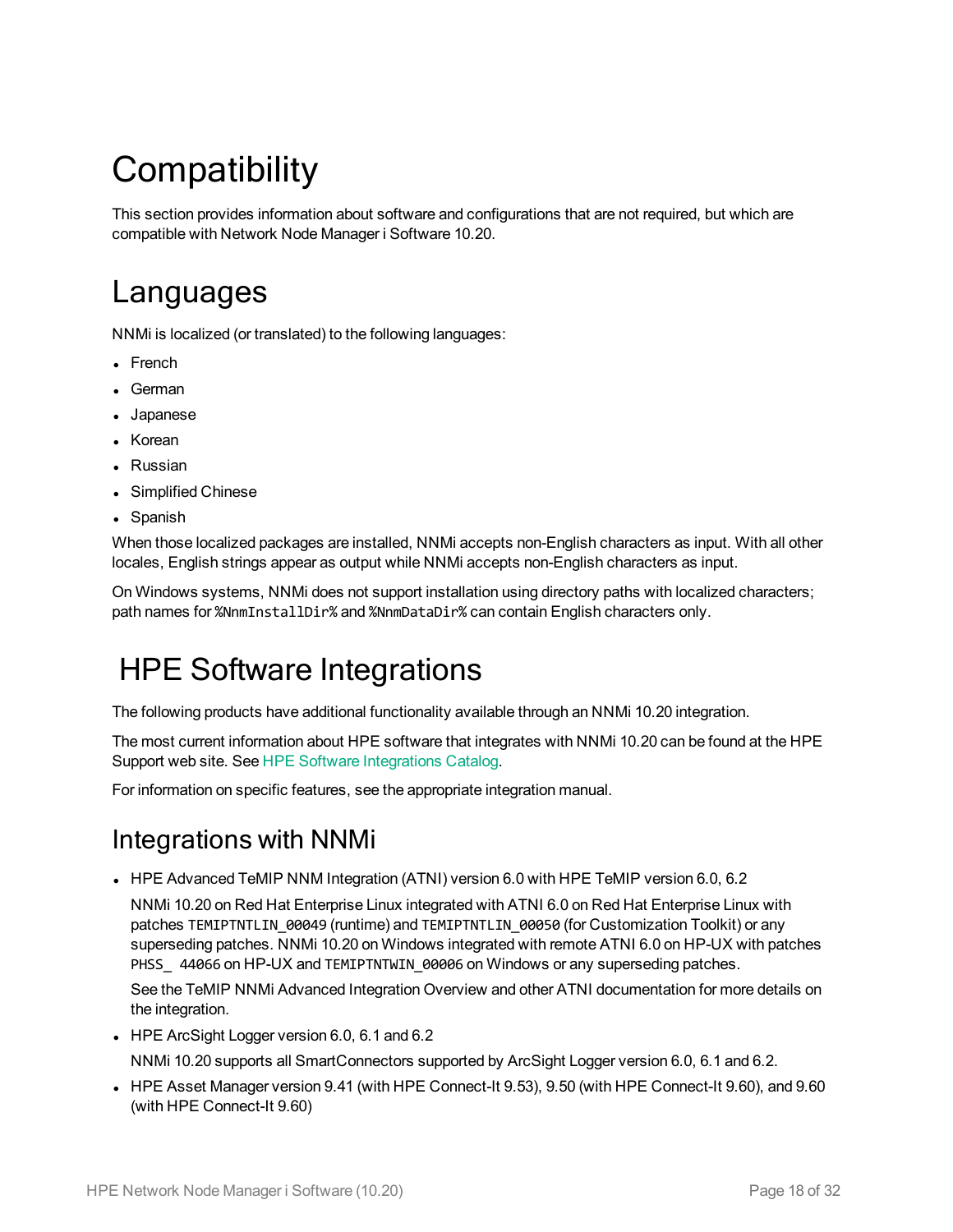• HPE Business Service Management (BSM) Real User Monitor (RUM), Run-time Service Model (RTSM), Operations Management (OMi), My BSM with BSM version 9.25, 9.26

**Note:** Integration with OMi for BSM 9.25 or 9.26 is supported only with BSM Connector 10.01. The BSM Connector must be installed on the NNMi management server.

• HPE Operations Manager i (OMi) 10.00, 10.01, 10.10, 10.11

**Note:** If you are using OMi 10.00 on Windows, apply the hotfix QCCR8D38153 on OMi. Contact HPE Support to obtain the hotfix.

Integration with OMi 10.00, 10.01, or 10.10 is supported with BSM Connector 10.01. Integration with OMi 10.01, 10.10, or 10.11 is supported with HPE Operations Connector (Operations Connector) 10.11. The BSM Connector or Operations Connector must be installed on the NNMi management server.

- HPE Intelligent Management Center (IMC) version 7.1, 7.2
- HPE Network Automation (NA) version 10.20, 10.11

**Note:** For NNMi and NA to run correctly on the same computer, you must install NNMi before installing NA. If you install NA before installing NNMi, the NNMi installation reports a port conflict with NA and does not complete.

- HPE Operations Analytics Premium and Ultimate 2.31
	- See the HPE Operations Analytics Configuration Guide for more details on the integration.

**Note:** HPE Operations Analytics Express is not supported.

- HPE Operations Manager (OM)
	- $\bullet$  HPOM for Linux version 9.11, 9.20, 9.21
	- $\bullet$  HPOM for UNIX version 9.11, 9.20, 9.21
	- HPOM for Windows version 9.00

**Note:** Integration with OM (agent implementation) is supported only with HPE Operations agent 12.00. The HPE Operations agent must be installed on the NNMi management server.

• HPE Operations Orchestration (HPE OO) version 10.x

**Note:** NNM iSPI NET provides a different integration with HPE OO. An embedded package of the required HPE OO version is included with the NNM iSPI NET media. For specific information, see the NNM iSPI NET requirements.

- HPE Route Analytics Management Software (RAMS) version 9.21 (requires a Premium, Ultimate or NNMi Advanced license)
- HPE SiteScope version 11.23, 11.30, 11.31, 11.32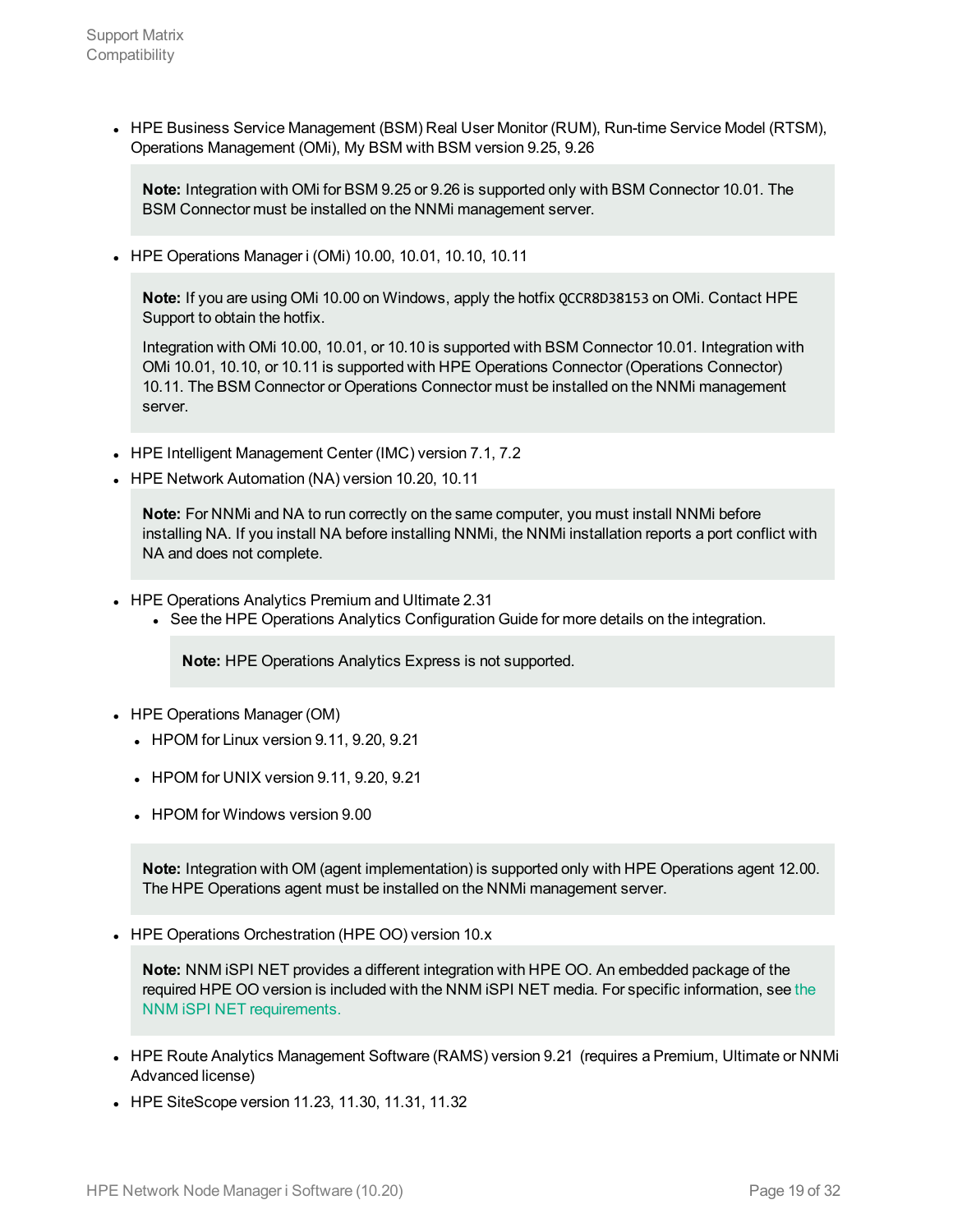- HPE Systems Insight Manager (SIM) version 7.4.x, 7.5.x
- HPE Universal CMDB (UCMDB) version 10.10, 10.11, 10.21, 10.22

**Note:** The HPE NNMi–HPE BSM/UCMDB Topology integration, as described in the NNMi— Business Service Management/Universal CMDB Topology Integration Guide, now supports integration with either HPE Business Service Management (BSM) Topology or HPE UCMDB. NNMi cannot simultaneously integrate directly with both HPE BSM Topology and HPE UCMDB. If you want NNMi information in both databases, configure the HPE NNMi–HPE BSM/UCMDB Topology integration with either HPE BSM Topology or HPE UCDMB and then configure integration between HPE BSM Topology and HPE UCMDB as described in the UCMDB Data Flow Management Guide, which is included on the UCMDB product media

- IBM Tivoli Netcool/OMNIbus version 8.1
- **NetScout nGenius Performance Manager 5.2.1**
- NNM iSPIs
	- $\bullet$  NNM iSPI NET 10.20
	- NNM iSPI Performance for Metrics 10.20
	- NNM iSPI Performance for QA 10.20
	- NNM iSPI Performance for Traffic 10.20
	- NNM iSPI for IP Multicast 10.20
	- NNM iSPI for MPLS 10.20
	- NNM iSPI for IP Telephony 10.20

### <span id="page-19-0"></span>Integrations with iSPIs

- NNM iSPI Performance for Metrics with HPE Operations Bridge Reporter 10.00, 10.01
- NNM iSPI for IP Telephony with HPE SiteScope Supports integration with SiteScope 11.30

## <span id="page-19-1"></span>HPE Software Coexistence

The following products can coexist on the same system as NNMi 10.20:

- HPE ArcSight Smart Connector: HPE Network NodeManager i SNMP version 7.1.6
- HPE Network Automation (NA) version 10.11, 10.20
- HPE Business Service Management Connector version 10.01
- HPE Operations Connector version 10.11
- HPE Operations agent (64-bit only) version 12.00, 12.01

**Note:** See the *NNMi Coexistence with HPE Operations Agent* section in the *Deployment Reference*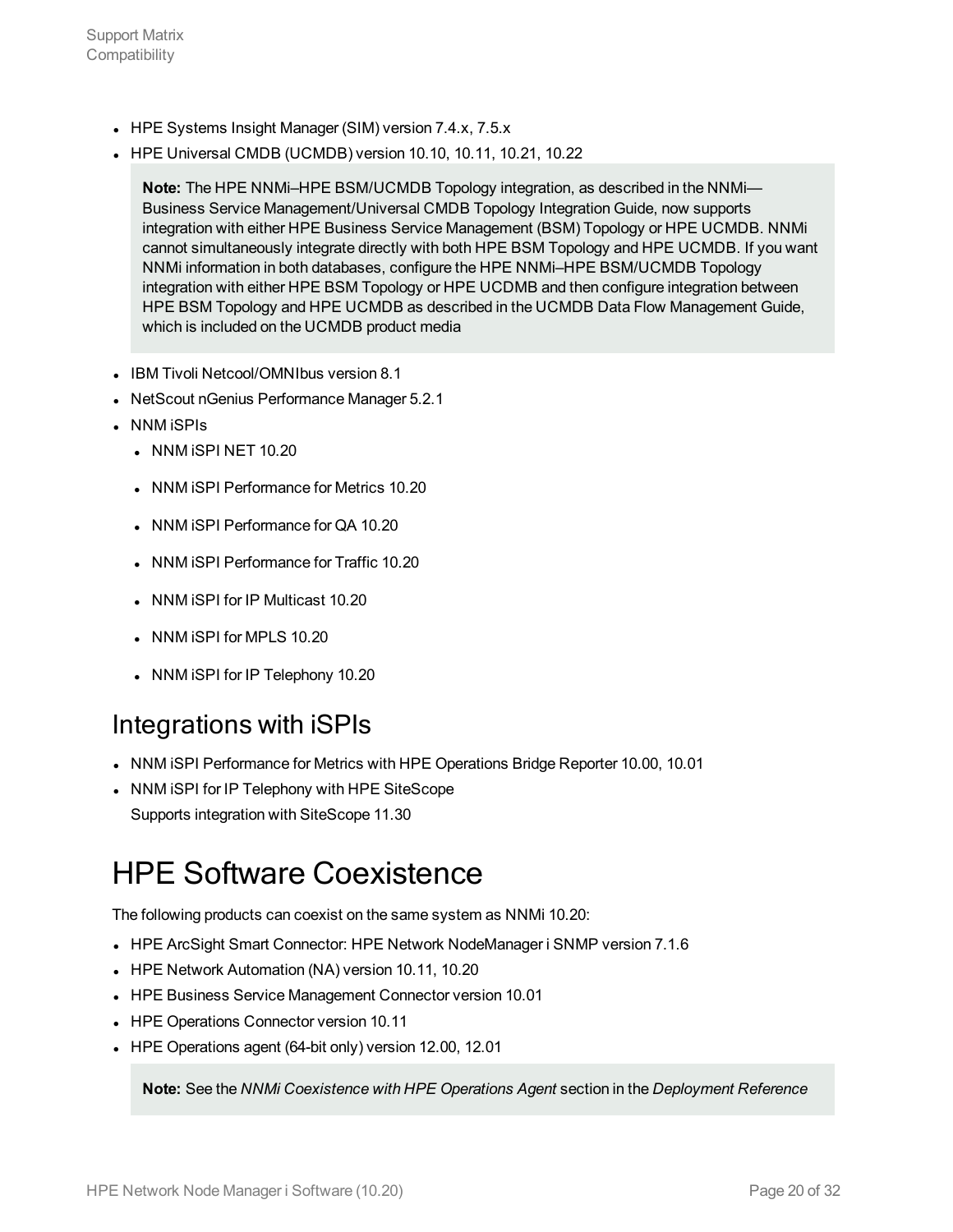for more information on the proper installation order when using HPE Operations agent.

If you plan to install an HPE Operations agent on the NNMi management server (for communicating with OM), install NNMi before installing the HPE Operations agent.

If you are also installing the Network Performance Server (NPS), you must install NPS after NNMi and before the HPE Operations agent.

• IBM Tivoli Netcool/OMNIbus SNMP Probe: The latest version that is compatible with IBM Tivoli Netcool/OMNIbus version 8.1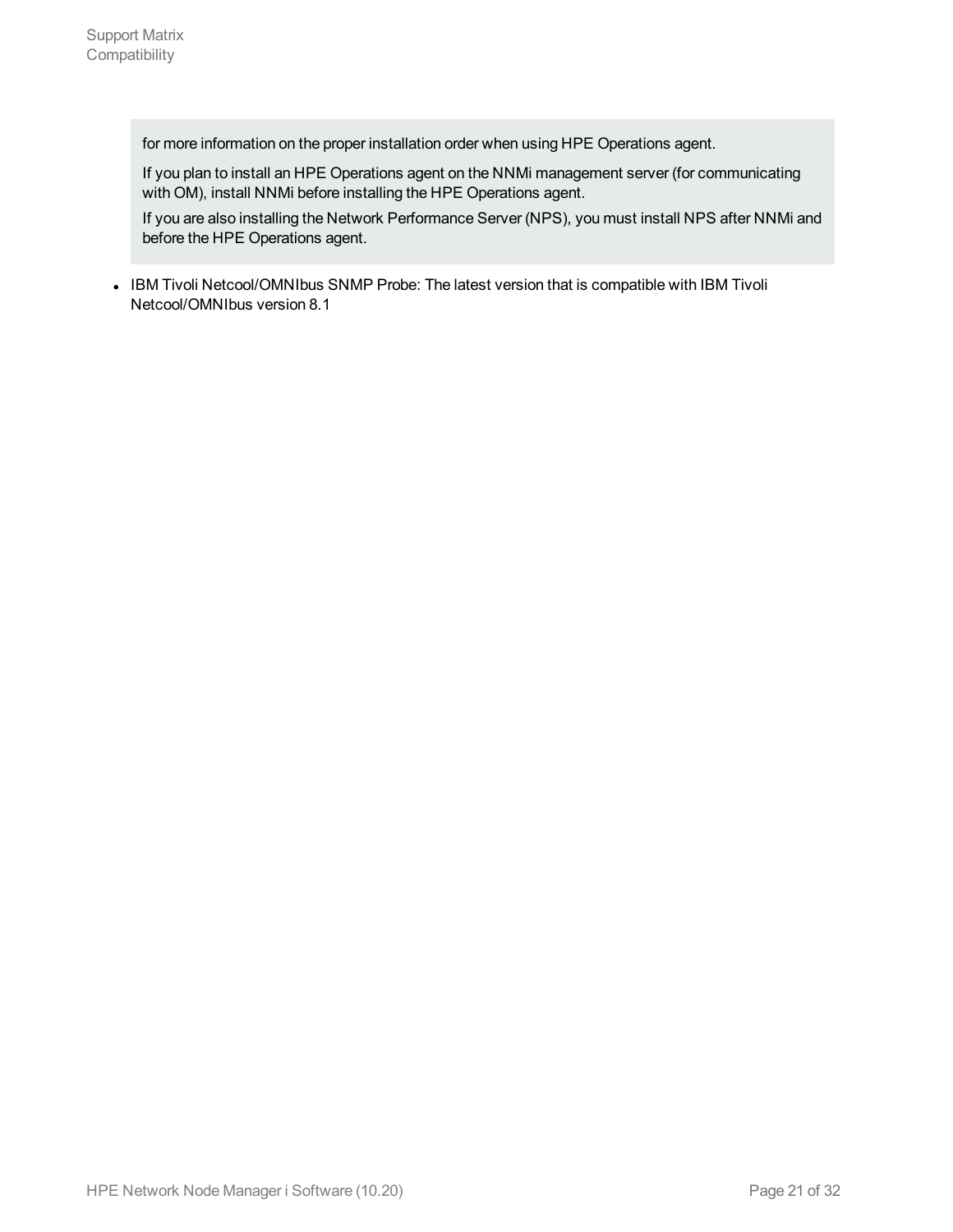# <span id="page-21-0"></span>Part II: Performance, Sizing, and Other Recommendations

<span id="page-21-1"></span>This section of the document describes hardware sizing, performance, and other recommendations for Network Node Manager i Software.

# Recommendations for NNMi

<span id="page-21-2"></span>This section describes performance, sizing, and other recommendations for NNMi software.

# Sizing Recommendations

The recommendations listed in this section apply to NNMi running under the default settings.

NNM iSPIs might require additional hardware beyond what NNMi requires. If you intend to run any of the NNM iSPIs, review each NNM iSPIs support matrix before determining the total hardware requirements for your environment.

The following tables describe tiers of managed network environments and the hardware requirements for supporting these tiers. The values stated here are approximate and reflect levels tested by HPE. If you have a particularly complex environment, poll objects at a higher frequency, or poll more objects than stated in a given tier, you might need to increase the Java heap size, provision more powerful hardware as indicated by the next higher tier, or both. The number of discovered objects and polled object counts appear in the NNMi console Help → System Information window. All polled counts in the tables below reflect both performance and fault polling.

**Note:** Performance polling requires an Ultimate or Premium license.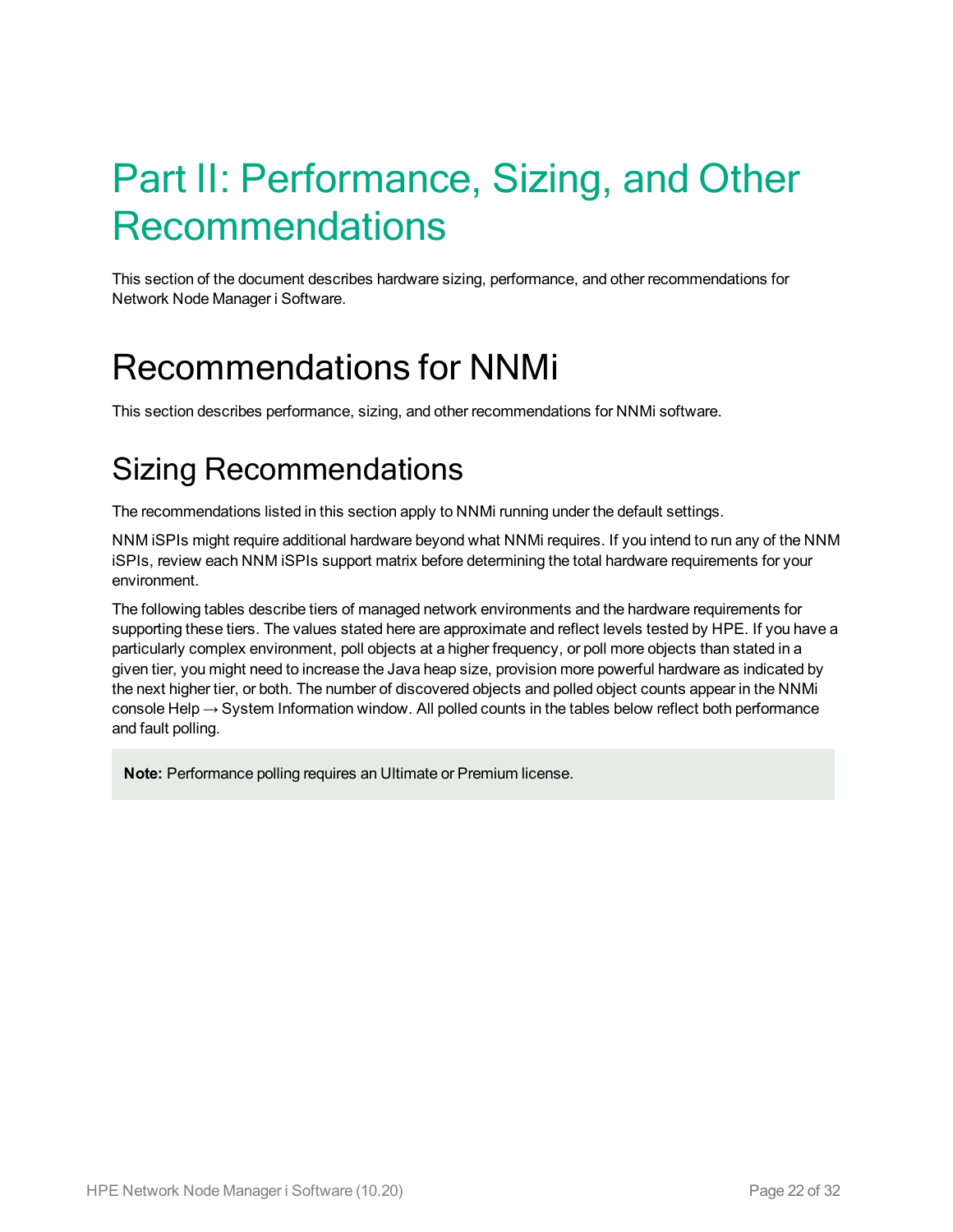## <span id="page-22-0"></span>Hardware Requirements for Each Tier

Managed environments larger than these tiers are not supported without additional HPE approval.

#### **Tiers of Managed Network Environments**

| <b>Managed</b><br>environment<br>tier <sup>1</sup> | Total number of<br>discovered<br>nodes | Number of<br>Hypervisors <sup>2</sup> | <b>Number</b><br>of VMs <sup>3</sup> | Number of<br>discovered<br>interfaces | Number of<br>polled<br>addresses | Number of<br>polled<br>interfaces | Number of<br>custom polled<br>objects <sup>4</sup> | Number of polled<br>node and physical<br>sensors | Number of<br>concurrent<br>users |
|----------------------------------------------------|----------------------------------------|---------------------------------------|--------------------------------------|---------------------------------------|----------------------------------|-----------------------------------|----------------------------------------------------|--------------------------------------------------|----------------------------------|
| Entry                                              | Up to $250$                            | 5                                     | 100                                  | 15k                                   | 500                              | 2500                              | 1200                                               | 500                                              | 5                                |
| <b>Small</b>                                       | $250 - 3k$                             | 10                                    | 200                                  | 120k                                  | 5k                               | 10 <sub>k</sub>                   | 30k                                                | 40 <sub>k</sub>                                  | 10                               |
| Medium                                             | $3k - 8k$                              | 75                                    | 1500                                 | 400k                                  | 10k                              | 50 <sub>k</sub>                   | 50 <sub>k</sub>                                    | 60 <sub>k</sub>                                  | 25                               |
| Large                                              | $8k - 18k$                             | 200                                   | 4000                                 | 900k                                  | 30k                              | 70 <sub>k</sub>                   | 75k                                                | 80 <sub>k</sub>                                  | 40                               |
| <b>Very Large</b>                                  | 18k - 30k                              | 200                                   | 4000                                 | 1 <sub>mil</sub>                      | 60 <sub>k</sub>                  | 200k                              | 200k                                               | 120k                                             | 40                               |

• <sup>1</sup>To view discovered object counts and polled object counts, see the Database, State Poller, and Custom Poller tabs in the Help  $\rightarrow$  System Information window.

 $\bullet$ <sup>2</sup>The number of hypervisors (for example, VMware ESXi hosts) managed through a Web Agent. This number is included in the total number of discovered nodes.

 $\cdot$   $3$ The number of VMs managed through a Web Agent. This number is included in the total number of discovered nodes.

• <sup>4</sup> This applies to Custom Polled Instances for Custom Poller "Instance" collection. For Custom Poller "Bulk" collection limits, see "Other [Recommended](#page-29-0) Limits" on page 30.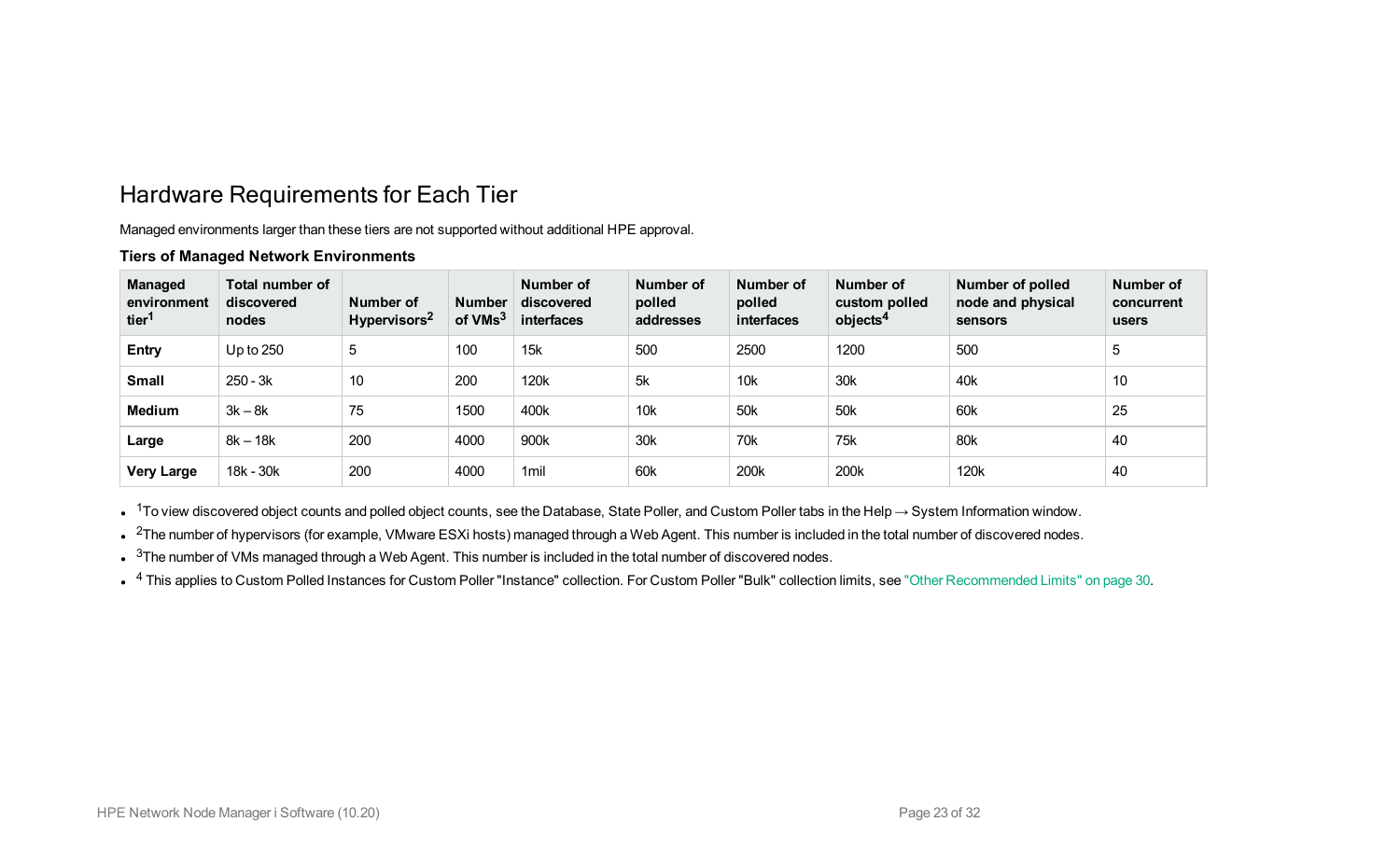| <b>Managed</b><br>environment<br>tier | CPU (64-bit) x86-<br>64 or AMD64 <sup>1</sup> | RAM <sup>2</sup> | Recommended Java heap size (see "Tuning"<br>the NNMi Memory Size" on page 27) <sup>3</sup> | Disk space for application<br>installation (\$NnmInstallDir) <sup>4</sup> | Disk space for database and data<br>during execution (\$NnmDataDir) <sup>5</sup> |
|---------------------------------------|-----------------------------------------------|------------------|--------------------------------------------------------------------------------------------|---------------------------------------------------------------------------|----------------------------------------------------------------------------------|
| Entry                                 | 2 CPU cores                                   | 4 GB             | 2 GB                                                                                       | 3 GB                                                                      | 10 GB                                                                            |
| <b>Small</b>                          | 4 CPU cores                                   | 8 GB             | 4 GB                                                                                       | 3 GB                                                                      | 30 GB                                                                            |
| Medium                                | 6 CPU cores                                   | 16 GB            | 8 GB                                                                                       | 3 GB                                                                      | 40 GB                                                                            |
| Large                                 | 8 CPU cores                                   | 24 GB            | 12 GB                                                                                      | 3 GB                                                                      | 60 GB                                                                            |
| <b>Very Large</b>                     | 12 CPU cores                                  | 48 GB            | 16 GB                                                                                      | 3 GB                                                                      | 80 GB                                                                            |

#### **Recommended Hardware for Tiers**

• <sup>1</sup>See ["Hardware"](#page-6-3) on page 7 for processor recommendations.

• <sup>2</sup>If you are running additional applications, increase resources appropriately. (For example, when the Network Performance Server (NPS) component of the NNM Performance iSPIs is installed on the same system as NNMi, the NPS uses half of the system RAM, and NNMi plus other products must fit into the other half, requiring at least double the amount of RAM stated here.) If you are planning to use any of the NNM iSPI Performance products (NNM iSPI Performance for Metrics, NNM iSPI Performance for NNM iSPI Performance for QA) and are managing at the Large tier or above, it is recommended that the NPS component of the NNM Performance iSPIs be installed on a separate server from NNMi. You can install spread NPS processes across multiple servers by creating a distributed deployment of NPS. See the *NNM iSPI Performance for Metrics Deployment Reference* for more information about the distributed deployment of NPS.

 $\bullet$  <sup>3</sup>These recommendations are based on the environment size and polled object counts stated in this table. Polling fewer of a given object type might use less Java heap. Polling more of a given object type might require increased Java heap size as well as HPE approval.

•  $4$ NnmInstallDir is configured during installation on Windows (C:\Program Files (x86)\HP\HP BTO Software\ by default), or on Linux by creating a symlink to /opt/0V/.

•  $5$ NnmDataDir is configured during installation on Windows (C:\ProgramData\HP\HP BTO Software\ by default), or on Linux by creating a symlink to /var/opt/OV/ . See "Hardware [Requirements](#page-22-0) for Each Tier" on the [previous](#page-22-0) page before proceeding.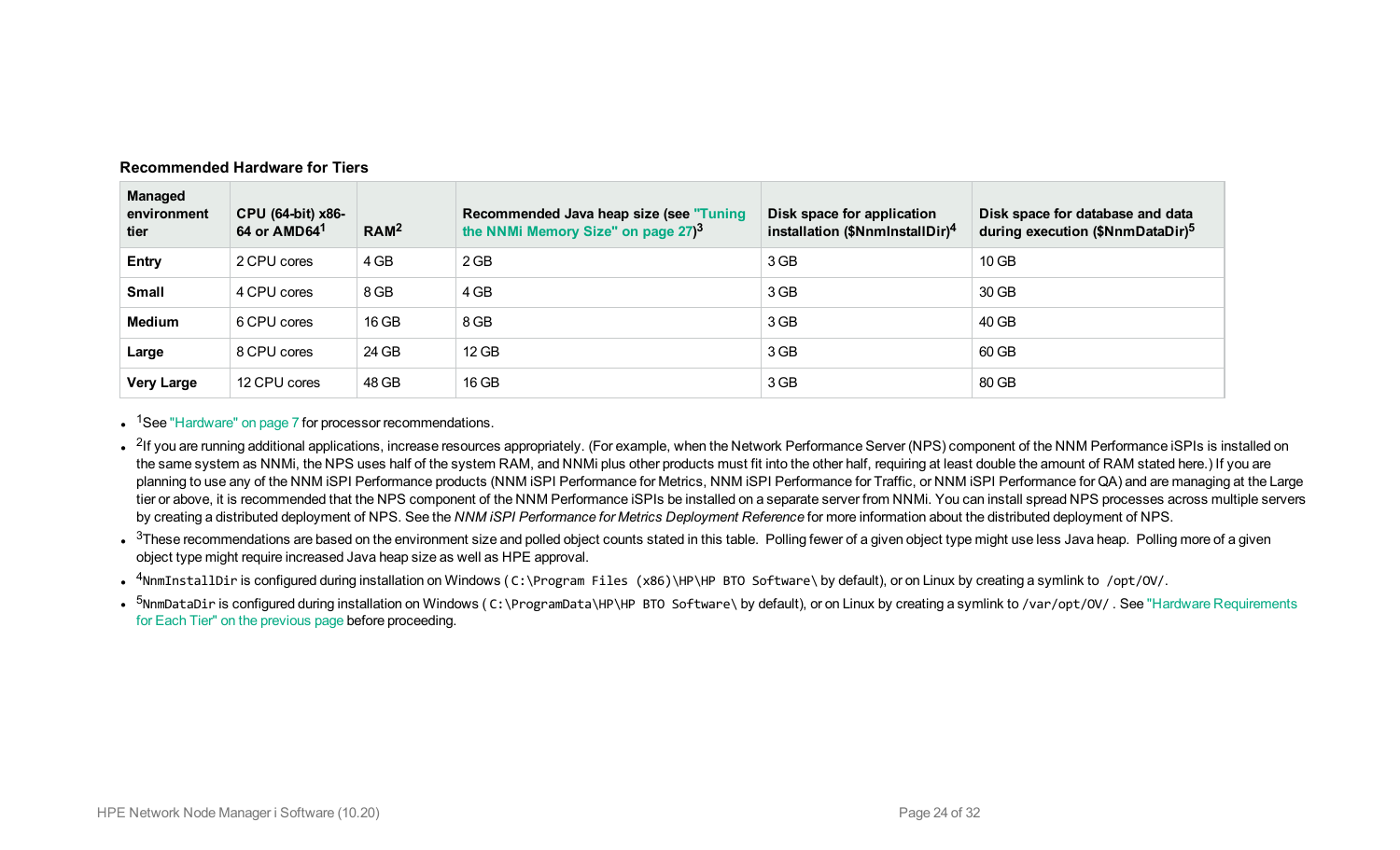The following tables describe hardware recommendations for global network management environment.

#### **Global Network Management Environment<sup>1</sup>**

| <b>Approximate managed</b><br>environment | Number of regionally managed<br>nodes <sup>2</sup> | Number of<br>Hypervisors <sup>3</sup> | Number of<br>VMs <sup>4</sup> | Number of regional<br>managers | Number of concurrent<br>users |
|-------------------------------------------|----------------------------------------------------|---------------------------------------|-------------------------------|--------------------------------|-------------------------------|
| <b>Medium Global Manager</b>              | 25k - 40k                                          | 500                                   | 10000                         | $Up$ to 30                     | 20                            |
| <b>Large Global Manager</b>               | 40k - 80k                                          | 1000                                  | 20000                         | $Up$ to 30                     | 40                            |

• <sup>1</sup>See "Global Network Management [Recommendations"](#page-28-1) on page 29.

• <sup>2</sup>To view discovered object counts and polled object counts, see the Database, State Poller, and Custom Poller tabs in the Help  $\rightarrow$  System Information window.

 $\cdot$   $\,{}^{3}$ The number of hypervisors (for example, VMware ESXi hosts) managed through a Web Agent. This number is included in the total number of discovered nodes.

• <sup>4</sup>The number of VMs managed through a Web Agent. This number is included in the total number of discovered nodes.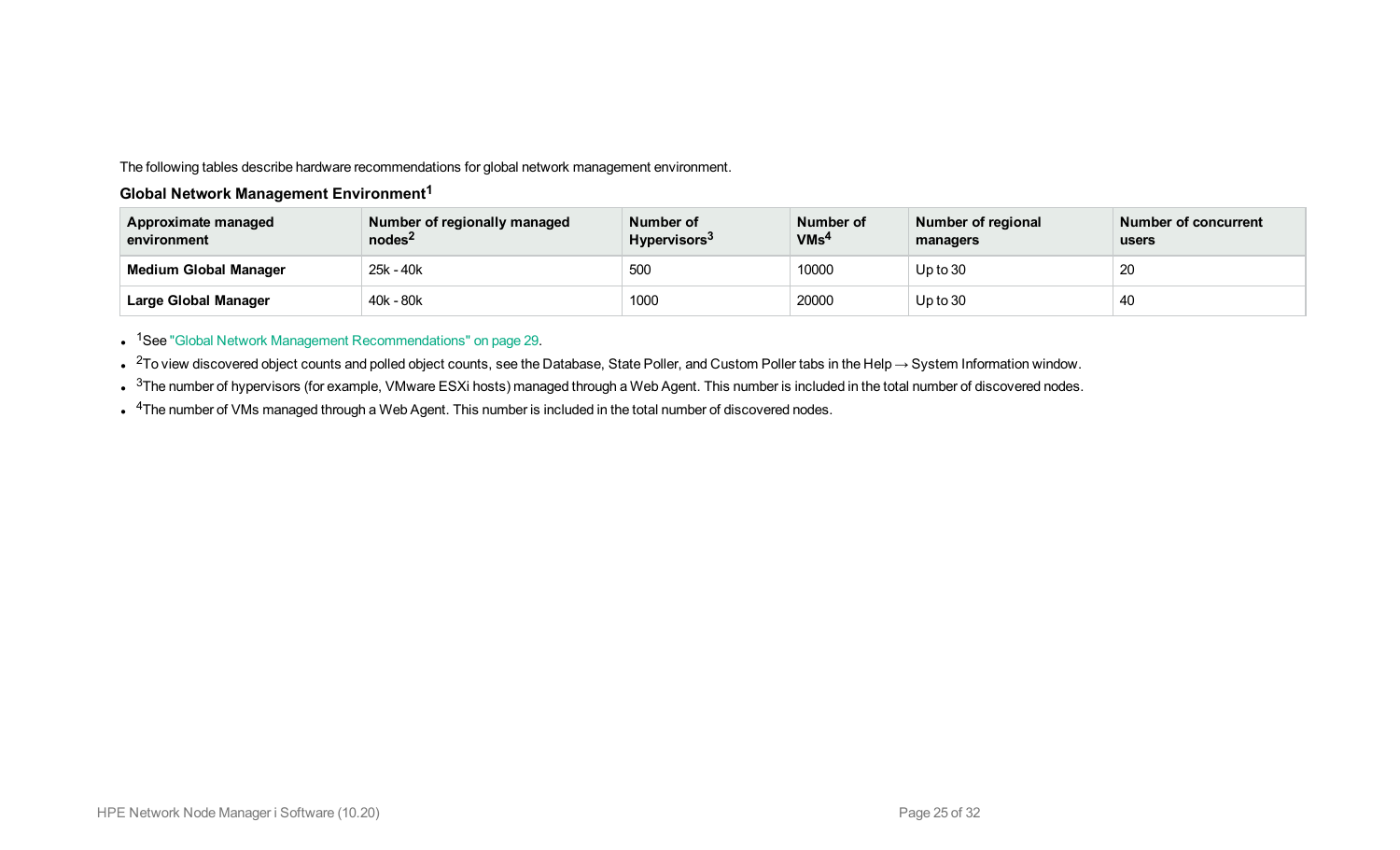| Recommended Hardware for Global Network Management Environment |  |  |  |
|----------------------------------------------------------------|--|--|--|
|                                                                |  |  |  |

| Approximate<br>managed<br>environment | CPU (64-bit)x86-<br>64 or AMD64 <sup>1</sup> |                 | Recommended Java heap size (see "Tuning the<br><b>RAM</b> NNMi Memory Size" on the next page) | Disk space for application<br>installation (\$NnmInstallDir) <sup>2</sup> | Disk space for database and data during<br>execution (\$NnmDataDir) <sup>3</sup> |
|---------------------------------------|----------------------------------------------|-----------------|-----------------------------------------------------------------------------------------------|---------------------------------------------------------------------------|----------------------------------------------------------------------------------|
| <b>Medium Global</b><br>Manager $4$   | 8 CPU cores                                  | 24<br><b>GB</b> | 12 GB                                                                                         | 3 GB                                                                      | 60 GB                                                                            |
| <b>Large Global</b><br><b>Manager</b> | 12 CPU cores                                 | 48<br><b>GB</b> | 16 GB                                                                                         | 3 GB                                                                      | 80 GB                                                                            |

 $\cdot$  <sup>1</sup> See ["Hardware"](#page-6-3) on page 7 for processor recommendations.

- <sup>2</sup>NnmInstallDir is configured during installation on Windows R2 (C:\Program Files (x86)\HP\HP BTO Software\ by default), or on Linux by creating a symlink to /opt/0V/
- $3$ NnmDataDir is configured during installation on Windows (C:\ProgramData\HP\HP BTO Software\ by default), or on Linux by creating a symlink to /var/opt/0V/ . See ["Recommendations](#page-21-1) for [NNMi"](#page-21-1) on page 22 before proceeding.
- $\bullet^{-4}$  Most NNMi customers with fewer than 30k nodes to manage realize the lowest Total Cost of Ownership with a single server solution. If redundancy is required for a single server solution, a High Availability or NNMi Application Failover solution can be deployed with a clustered primary and standby server. Customers with fewer than 30k nodes who are considering a GNM solution should contact their HPE representative to discuss whether GNM is right for their environment.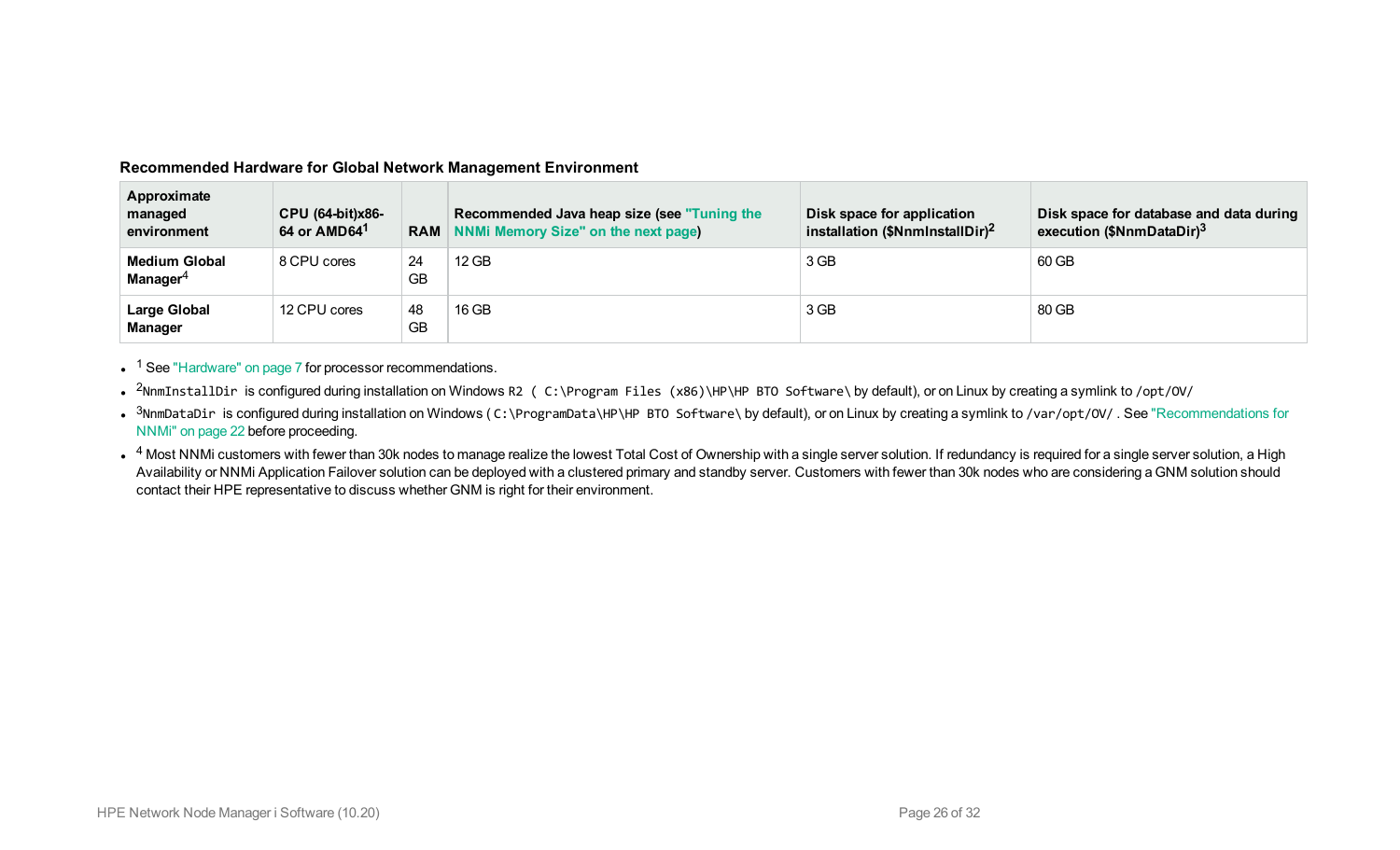# <span id="page-26-0"></span>Tuning the NNMi Memory Size

During installation, the recommended default maximum memory size of the NNMi application is configured in the ovjboss.jvmargs file. NNMi configures the -Xmx value by examining the amount of physical RAM and selecting the value for the closest tier. Review this memory size value after installation to make sure it is appropriate for the expected size of your environment. You may need to increase or decrease the memory size value to reflect the recommendations documented in *NNMi Performance, Sizing, and Other Recommendations*.

The current Maximum Attemptable Memory value (adjusted with –Xmx) and a memory region report are available in the NNMi console with **Help → System Information**. This -Xmx value must not exceed the amount of unused physical RAM. If the NNMi JVM's entire virtual memory space does not fit in physical memory, the operating system thrashes as NNMi randomly accesses its memory. NNMi supports a maximum –Xmx memory value of **24 GB**.

**Note:** Setting the heap too large may cause long pauses which can affect the ability of NNMi to monitor the network. Large heap sizes require a fast CPU with high memory bandwidth.

You can approximate the amount of unused physical RAM available to NNMi as follows: From the amount of physical memory, subtract the following amounts:

- Memory for the operating system:  $1 2$  GB
- Memory for the nmsdbmgr process: 1 8 GB
- Memory for any other applications, including NNM iSPIs, that are running on the server

NNMi continues to monitor its memory regions during operation. If NNMi memory resources are getting low, a message appears on the NNMi console sign-on page, at the bottom of the NNMi console, and at the top of NNMi forms. When NNMi is running low on memory, it spends more time performing garbage collection, reducing overall system performance. Some of the possible memory region messages and suggested fixes include:

• [Critical] The region 'PS Old Gen' is at 100.00% usage

This indicates the system is running low on heap memory. Check that the NNMi maximum heap setting is configured for the size of the monitored environment as specified under Sizing Recommendations.

If the system is correctly configured and yet the warning persists, consider increasing the maximum NNMi heap size to the next tier, or by a small amount if at the maximum of 16 GB. Larger heap sizes are not always better as setting the heap too large may cause longer pauses if the hardware is not fast enough to handle the larger size.

Setting the maximum heap to values over 16 GB should be done with caution as only high performance hardware is able to garbage collect such large heaps with acceptable pause times. Warnings about excessive pause times indicate the heap is too large for the system.

• [Warning] The average garbage collection pause of 13.00 seconds for the 'PS MarkSweep' collector is above the recommended maximum of 10 seconds.

This warning indicates that the system is unable to garbage-collect the heap within a reasonable time leading to large pauses. This can indicate either a performance problem on the system, either swapping or insufficient CPU time if a VM, or it could indicate that the heap has been set too large for the performance of the system.

To change the NNMi Maximum Java Heap Size (–Xmx) or other Java Virtual Machine parameters: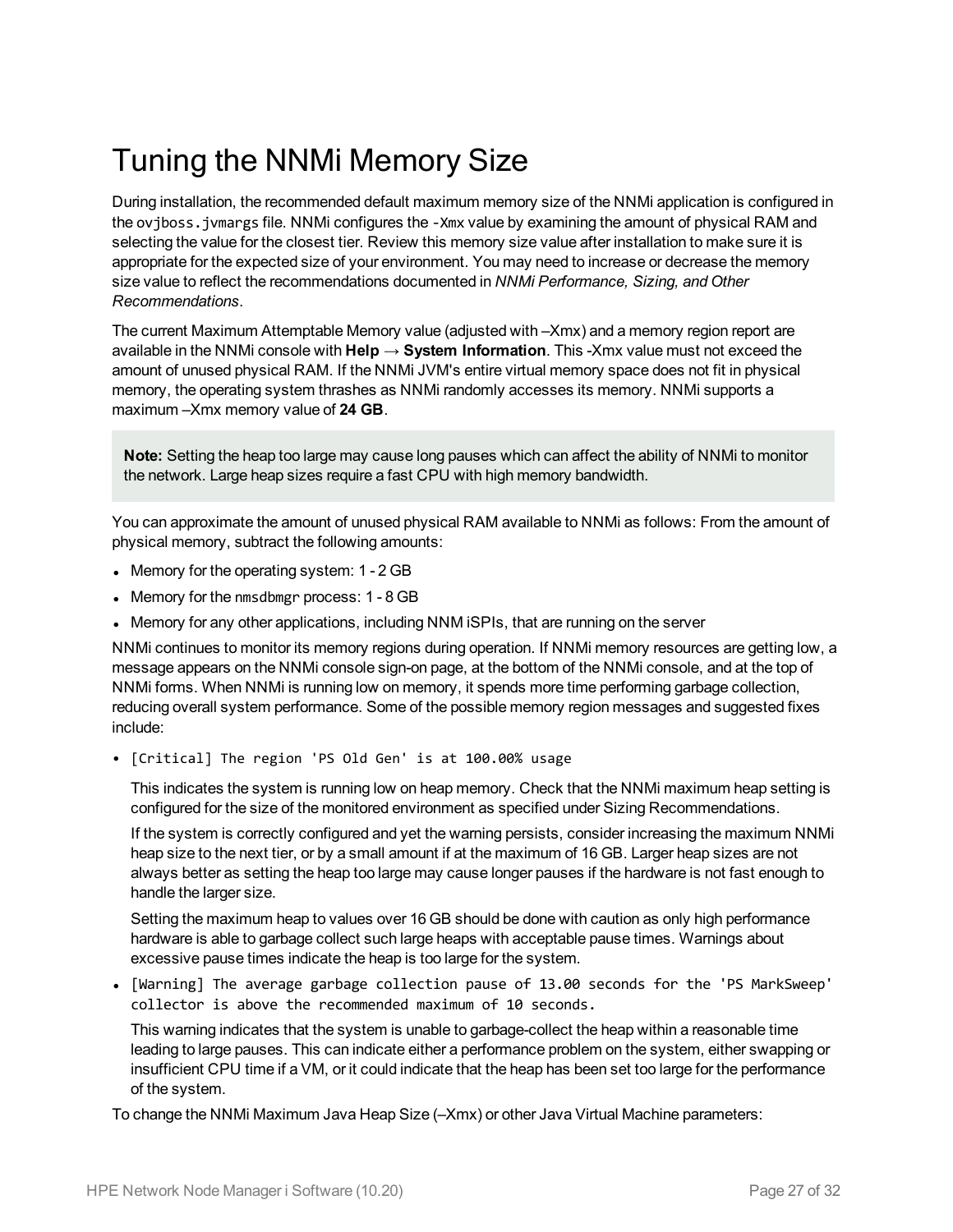- 1. Run the command ovstop -c ovjboss.
- 2. Edit the ovjboss.jvmargs file: Windows Server: C:\ProgramData\HP\HP BTO Software\shared\nnm\conf\props\ovjboss.jvmargs Linux: /var/opt/OV/shared/nnm/conf/props/ovjboss.jvmargs
- 3. Change the Maximum Java Heap Size to the required amount. For example, a snippet of the ovjboss.jvmargs file looks like this:
	- # JVM Memory parameters
	- # -Xms: Initial Java Heap Size
	- # -Xmx: Maximum Java Heap Size
	- # -Xss: Java stack size (default to OS-supplied value)
	- #
	- -Xms2048m
	- -Xmx12g

**Note:** Changing values in this file should be done with care as it may have adverse impacts on the performance of NNMi. If in doubt, contact HPE Support.

<span id="page-27-0"></span>4. Run the command ovstart -c ovjboss.

## NNMi Disk Space Considerations

Before allocating disk space for NNMi, consider the following:

- The recommendations in the tables above are the recommended minimum disk space amounts based on HPE's average test environment. More complex environments might require more disk space.
- Disk performance is extremely important for high scale environments that are Medium tier or higher. HPE strongly recommends RAID 1+0 (10) with battery-backed write cache on discs of 15,000 rpm or better. Disk configurations that do not meet this level of performance are not adequate.
- Increasing log file size from the default settings uses more disk space. Before increasing log file size, validate that you have adequate disk space.
- During high scale testing, HPE has not seen tablespace sizes larger than 16 GB (Oracle or embedded PostgreSQL) - either single system or global manager in a Global Network Management environment. If using Oracle in a high scale environment, configure for incremental table space growth beyond this size.
- For Large and Very Large scale environments running NNMi application failover with PostgreSQL, the NNMi management server must have at least 40 GB more disk space than the recommended amount for application failover logs. For these scaled environments, it is recommended that you allocate disk space separate from \$NnmDataDir for the application failover logs. The location of the failover logs can be configured in the nms-cluster.properties file.
- For Global Network Management environments, the global manager running NNMi application failover with PostgreSQL must have at least 140 GB more disk space than the recommended amount for application failover logs. For these scaled environments, it is recommended that you allocate disk space separate from \$NnmDataDir for the application failover logs. The location of the failover logs can be configured in the nms-cluster.properties file.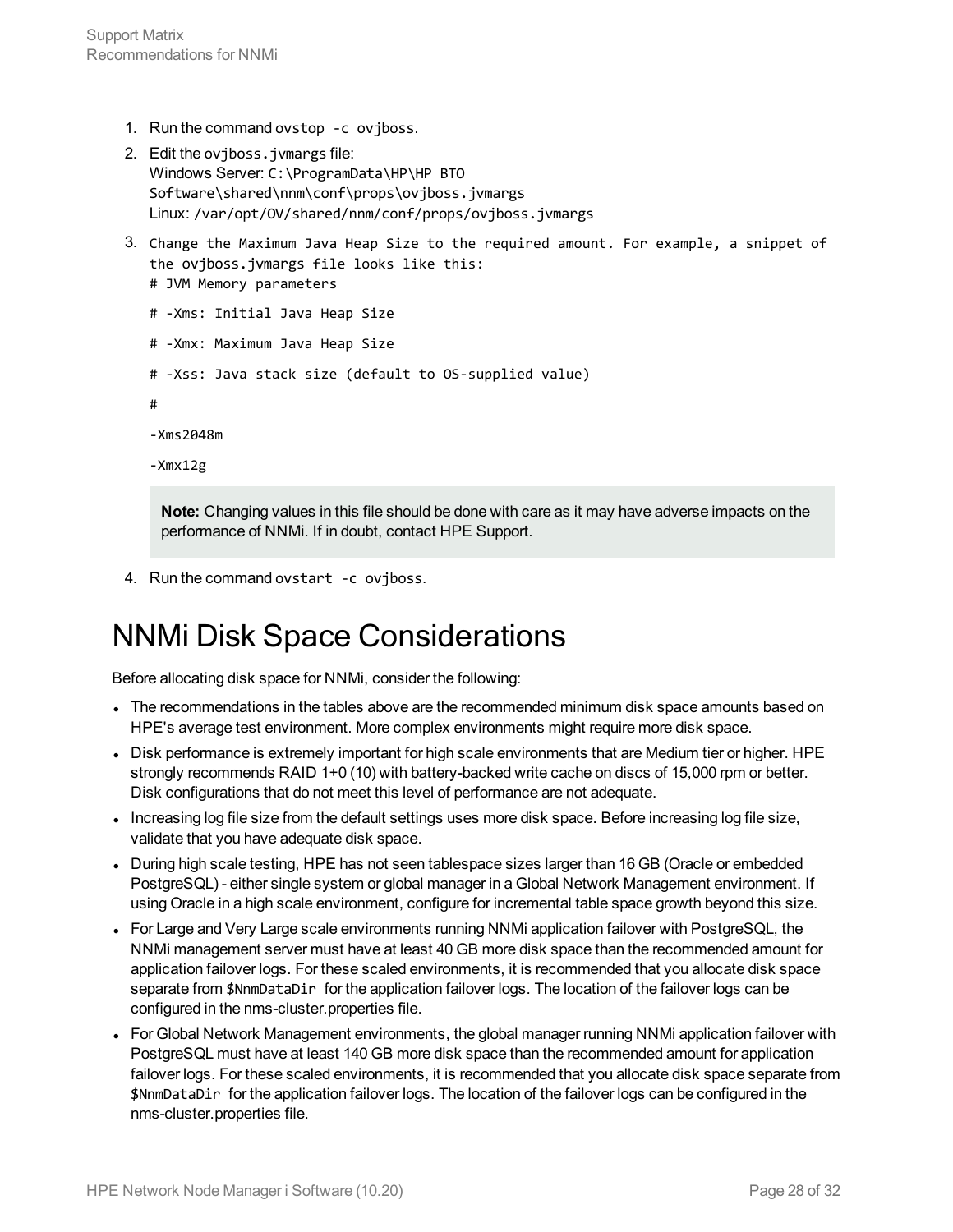<sup>l</sup> (Linux) if you partition your disk, you should ensure that the file systems containing the directories listed in the following table have at least the specified disk space available for NNMi. If you use all-in-root partitioning, you should ensure that the total required disk space is available. Also see "Virtual [Memory](#page-11-0) / Swap [Space"](#page-11-0) on page 12 for swap space requirements.

|  | <b>Disk Space Recommendations</b> |
|--|-----------------------------------|
|--|-----------------------------------|

| <b>Partition</b> | <b>Recommended Minimum Disk Space</b>                                                                                      |
|------------------|----------------------------------------------------------------------------------------------------------------------------|
| /tmp             | 1 GB                                                                                                                       |
| /opt/0V/         | See Recommended Hardware System Requirements for \$NnmInstallDir for your<br>managed environment tier in the above tables. |
| /var/opt/0V/     | See Recommended Hardware System Requirements for \$NnmDataDir for your<br>managed environment tier in the above tables.    |

## <span id="page-28-0"></span>Maximum Limits for Correlation Rules and Causal Rules

To ensure adequate performance, NNMi supports the following maximums:

- 25 Correlation Rules
- 25 Causal Rules
- 5 Filter String entries for each of the following filters:
	- Child Incident
	- Parent Incident
	- Source Object
	- Source Node

<span id="page-28-1"></span>Valid Filter String entries include logic operators (AND, OR) and comparison operations (Attribute, Operator, Expression). NNMi displays each entry on a separate line above the Filter String output.

## Global Network Management Recommendations

<span id="page-28-2"></span>Each regional manager can forward information to a supported limit of two global managers.

## Recommended Soft Limits for Trap Burst Throughput **Rate**

NNMi has been tested with the following incoming SNMP trap rates. These rates assume a well-configured system and are supported independent of the hardware tier:

- 1,000 SNMP traps/second for up to 1 minute.
- 200 SNMP traps/second for up to 5 minutes.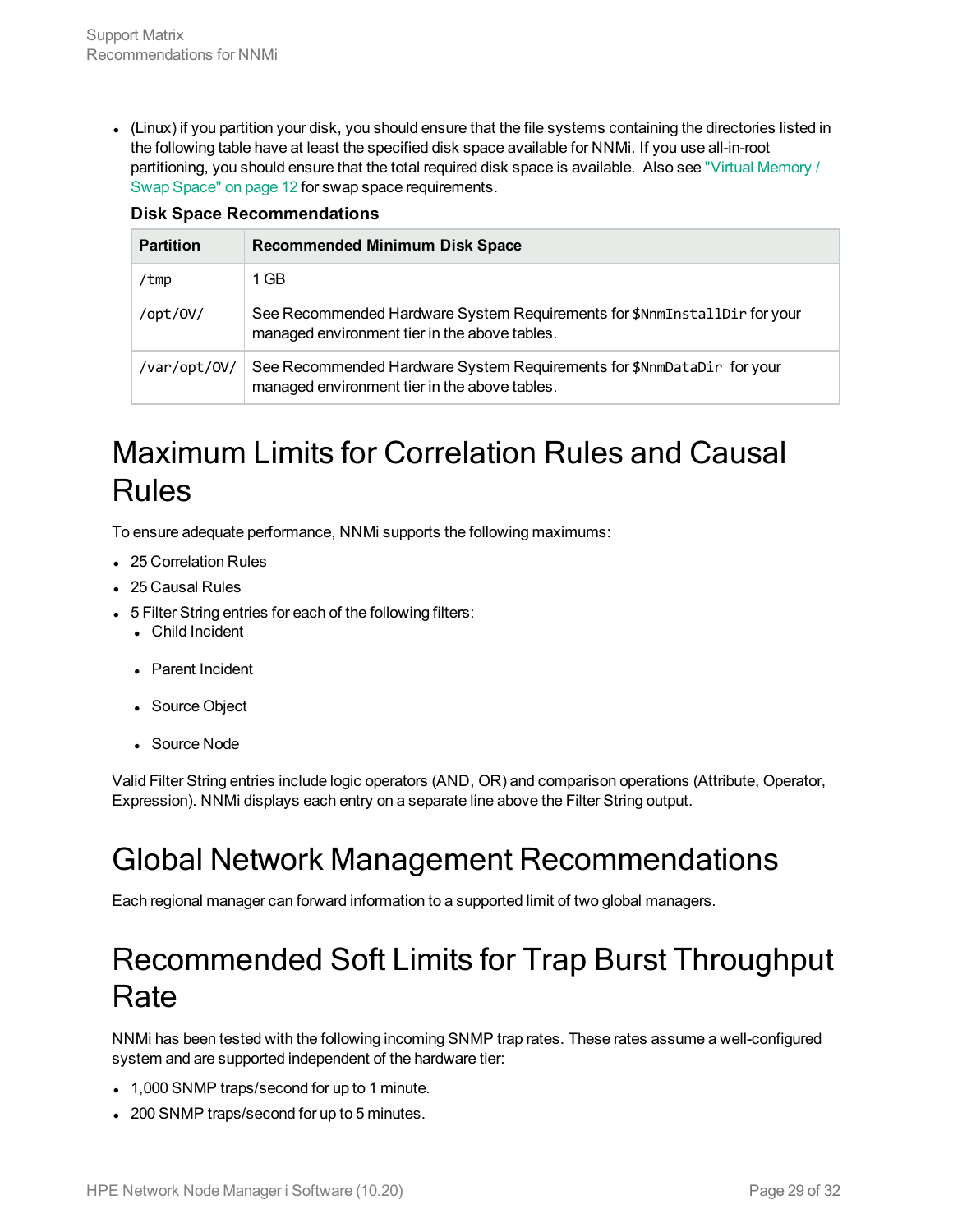- A sustained average of 50 SNMP traps/second.
- The database limit for storing traps is 95,000; when that limit is reached, new traps are no longer persisted in the NNMi database. See the *Archive and Delete Incidents* help topic in *Help for Administrators* for more information on the stored trap limit. See the NNMi Deployment Reference for enabling Auto-Trim for SNMP traps to avoid reaching the limit for stored traps. Traps can also be trimmed using the nnmtrimincidents.ovpl command. Even when new traps are not persisted in the NNMi database due to the database limit for storing traps, they are still stored in the binary trap store and can be viewed with the nnmtrapdump.ovpl command.

## <span id="page-29-0"></span>Other Recommended Limits

- NNMi supports a maximum of 1500 configured Users, 40 simultaneous users, 2000 User Groups, and 2000 Security Groups. Each user is limited to a maximum of 32 User Groups
- Node Groups
	- NNMi supports a maximum of 12,000 Node Groups
	- NNMi supports a hierarchy of 6 Node Groups deep
	- Use separate node groups for maps and monitoring settings
	- Best node group performance is obtained by using the following filtering styles:
		- <sup>o</sup> Use "hostname like B038255\*" style filtering
		- <sup>o</sup> Avoid "hostname like \*router" style filtering
		- <sup>o</sup> Use "customAttributeName = tokyo1" style filtering
		- $\circ$  Avoid long filters that use mgmtIPAddress = a.b.c.d or mgmtIPAddress = e.f.g.h or  $mgntIPAddress = u.v.w.x or mgmtIPAddress = w.x.y.z style filtering$
- NNMi supports a maximum of 100 Interface Groups
- NNMi supports a maximum of 20 monitoring configuration groups
	- A monitoring configuration group can be either a Node Group or an Interface Group
	- Click the Interfaces Settings and Node Settings tabs of the Monitoring Configuration form to see the number of configured groups:
		- o NNMi does not enforce any hard limits on the number of monitoring groups you configure
		- o NNMi does not support configurations of more than 20 monitoring groups due to the risk of a degradation in NNMi performance
		- $\circ$  If the NNM management server is nearing the limits of maximum performance, do not configure monitoring groups to use complex filters; doing so adds processing time and decreases NNMi performance
- NNMi supports a maximum of 20 million records daily for "Bulk" collection for Custom Poller for Very Large tier (where a record can contain values for multiple OIDs from a single SNMP table entry)
- Some commands support batching for updates. If the batch file is too large, transactions timeouts can occur. If that happens, decrease the size of the batch file and try again. The following limits may be useful guidelines:
	- 1000 lines in the batch file for the nnmcommunication.ovpl command
	- 100 lines in the batch file for the nnmnodegroup.ovpl command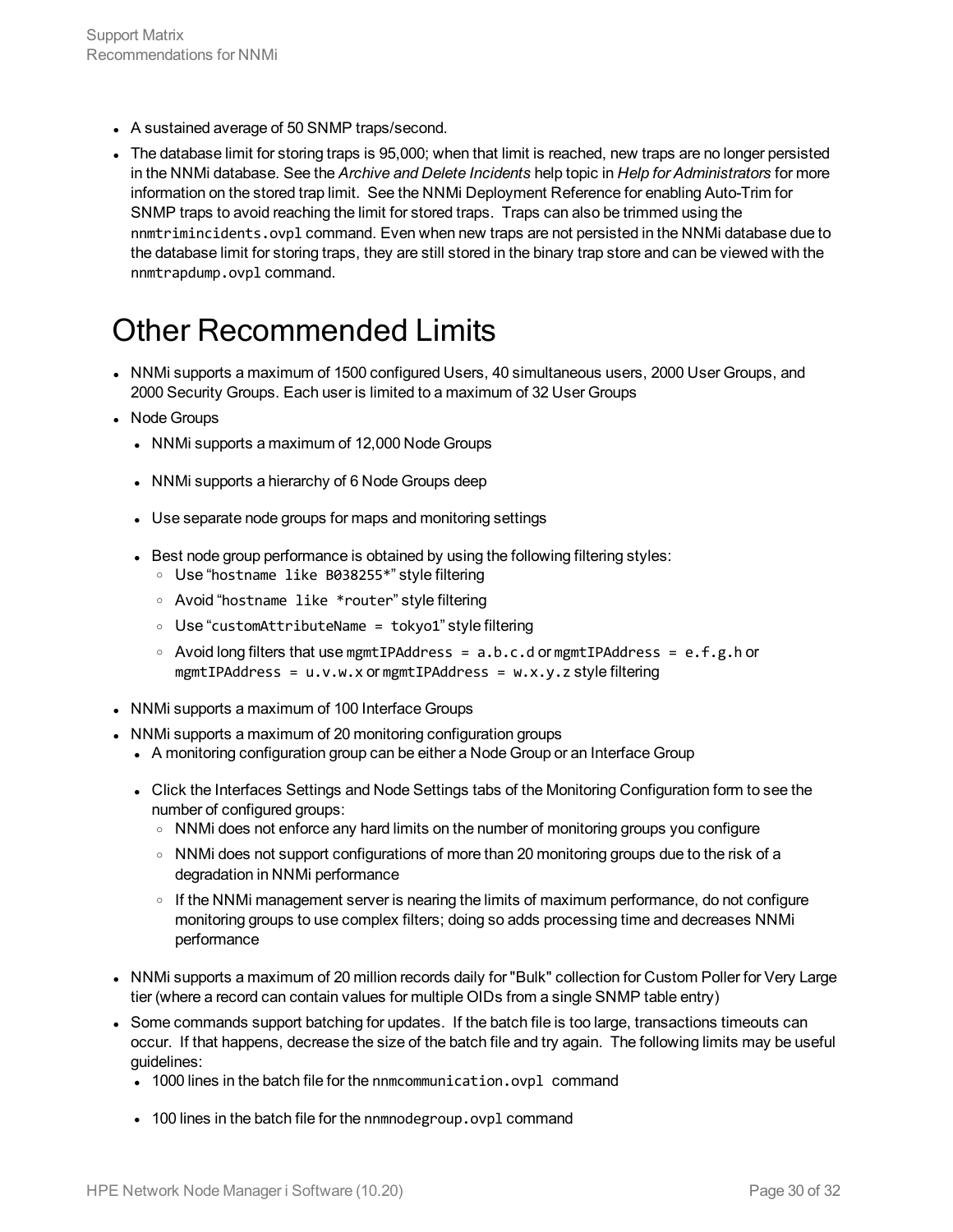# <span id="page-30-0"></span>Part III: Device Support for NNMi

<span id="page-30-1"></span>This section of the document provides a list of devices supported by NNMi.

# Supported Network Devices for NNMi

For the list of supported network devices, see the *NNMi Device Support Matrix* at [https://softwaresupport.hpe.com/km/KM02208863.](https://softwaresupport.hpe.com/km/KM02208863)

This device support information is based on the latest information available to HPE at the time of publication. Note that device vendors can at any time alter a device's MIB usage (for example, in newer IOS or system software versions) and invalidate NNM's interpretation of that device's MIB data.

For additional device support, see the NNMi Device Content page on HPE Live [Network.](https://hpln.hpe.com/contentoffering/nnmi-device-content-packs)